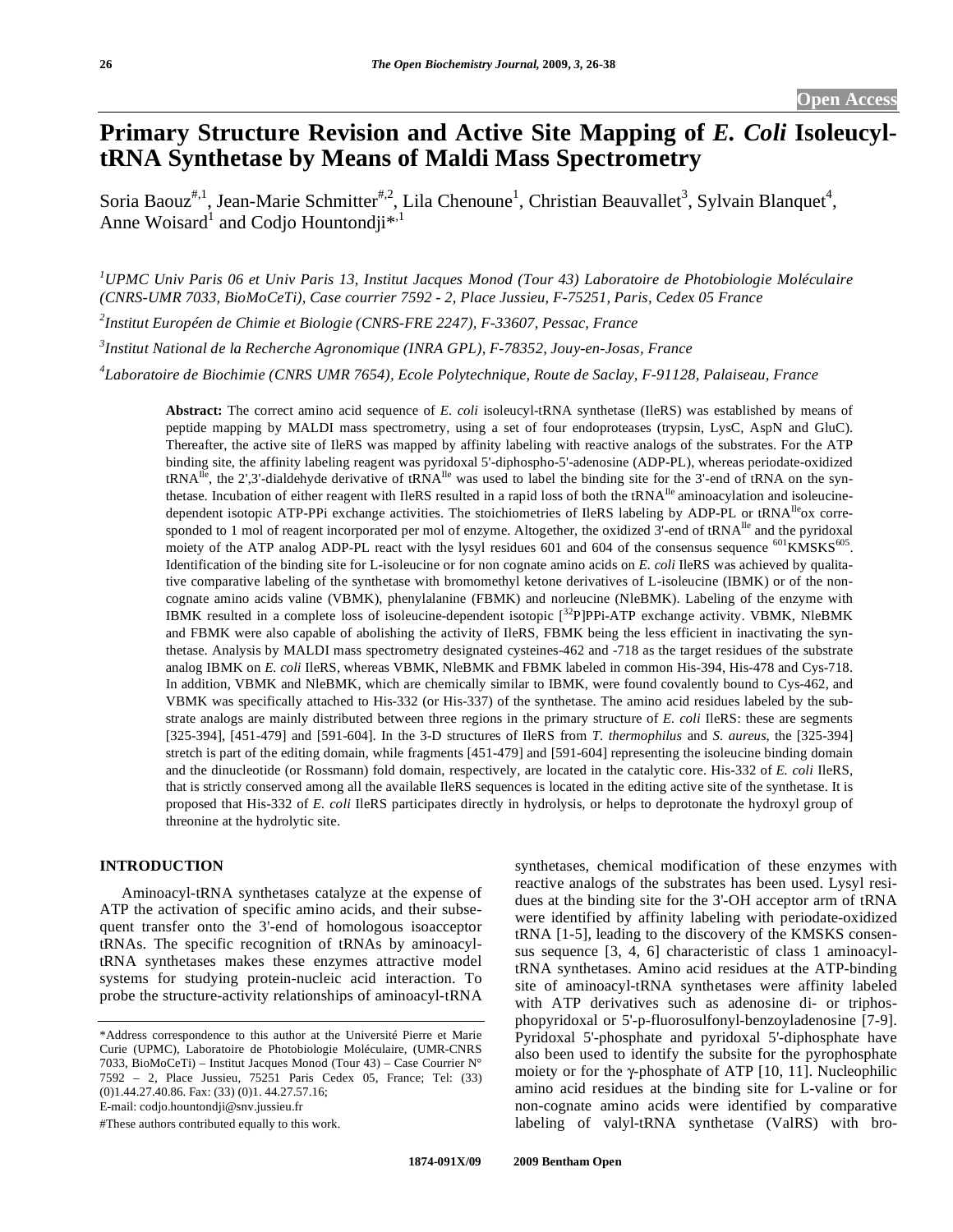momethylketone derivatives [12]. The latter site referred to as the editing site is responsible for the Val/Thr editing activity of *E. coli* ValRS which prevents attachment of Lthreonine to  $tRNA<sup>Val</sup>$  [13].

 In the present work, we have applied this labeling strategy to *E.coli* isoleucyl-tRNA synthetase (IleRS), a monomeric synthetase with Ile/Val editing activity [14]. Reactive substrate analogs were used to identify amino acid residues at the binding site for tRNA, ATP and L-isoleucine or for non cognate amino acids on this synthetase. Lysyl residues of IleRS at the binding site for the CCA arm of tRNA have been affinity labeled by periodate-oxidized tRNA<sup>IIe</sup>. In the case of the ATP-binding site, the affinity labeling reagent used was pyridoxal 5'-diphospho-5'-adenosine (or adenosine diphosphopyridoxal, ADP-PL), an adenine nucleotide analog with an adenosine diphosphate moiety and a pyridoxal moiety capable of covalently modifying amino groups in or near the phosphate binding site. The aminoacyl-tRNA synthetases such as IleRS or ValRS which are concerned with editing are believed to exhibit two catalytic sites, one for aminoacylation with the cognate amino acid, and one for editing of misactivated non-cognate amino acids. In order to identify those sites on IleRS, bromomethyl ketone derivatives of the substrate L-isoleucine (IBMK) or of non-cognate amino acids valine (VBMK), phenylalanine (FBMK) and norleucine (NleBMK), were used for qualitative comparative labeling of *E. coli* IleRS (Fig. **1**). Bromomethyl ketone derivatives react preferentially with cysteine and histidine residues, and weakly with lysines and tyrosines. Since nucleophilic side chains are expected to be involved in the hydrolytic process at the editing site of the aminoacyl-tRNA synthetases concerned with editing, a bromomethyl moiety tethered to the carbonyl group of valine, norleucine or phenylalanine should be well situated for modification of nucleophiles at the hydrolytic site of IleRS, while the substrate analog isoleucine bromomethyl ketone would react with amino acid residues present in the binding site for L-isoleucine. The location of residues labeled by the markers is discussed on the basis of the 3-D structures of IleRS from *Thermus thermophilus* and *Staphylococcus aureus* [15, 16]. Indeed, the crystal structures at 2.5 Å resolution of IleRS from *T. thermophilus* in complexes with L-isoleucine and L-valine were previously reported [15], as well as that at 2.2 Å resolution of *S. aureus* IleRS complexed with  $tRNA$ <sup>nc</sup> and mupirocin [16].



**Fig. (1).** Structure of amino acid analogs used to label IleRS.

 Prior to these labeling experiments, it was necessary to establish a valid primary structure of *E. coli* IleRS, because two different sequences had been retrieved from literature and data bases [17-19]. The correct sequence of IleRS was determined by fast peptide mapping, using a set of four different proteases to generate peptides that were identified by means of matrix assisted laser desorption-ionisation–mass spectrometry (MALDI-MS) [20].

#### **MATERIALS AND METHODS**

#### **Materials**

 Isoleucyl-tRNA synthetase from *E. coli* strain EM20031 was purified as described [21]. The molar concentration of the synthetase was calculated from its absorbancy at 280 nm and from the following values of molecular ratio and of optical extinction coefficient deduced from amino acid composition: 105 K and 1.7 units.mg<sup>-1</sup>.cm<sup>2</sup>. tRNA<sup>Ile</sup> (0.8 nmol of isoleucine acceptance/ $A_{260}$  unit of tRNA) was from Subriden RNA (Washington, DC). Unfractionated tRNA was obtained from the pilot facilities of the Institut de Chimie des Substances Naturelles du CNRS (Gif-sur–Yvette, France). tRNA concentration was calculated according to its specific absorption coefficient at 260 nm [22].  $[$ <sup>14</sup>C]ATP (450 Ci/mol) was from the Commissariat à l'Energie Atomique (Saclay, France).

Sequence grade  $TosPheCH<sub>2</sub>Cl-treated trypsin and endo$ proteases LysC, GluC and AspN were from Roche Diagnostics (Meylan, France). N-(2-hydroxyethyl)piperazine-N'-2 ethanesulfonic acid (Hepes), phenylmethanesulfonyl fluoride, ribonuclease-free  $\alpha$ -chymotrypsin, pancreatic ribonuclease (RNAse A) and diethyl pyrocarbonate (DEPC) were from Sigma. Matrix solutions and peptide standards for MALDI-MS analyses were also from Sigma. Acetonitrile (HPLC grade) was from Baker Chemical Company. All other reagents were the highest grade available.

### **Methods**

# *Preparation of [14C]tRNAIle*

 A sample of unfractionated *E. coli* tRNA (16.5 mg) containing 3% of isoleucine-specific tRNA was incubated for 15 min at 25°C with 2 μM of IleRS from *E. coli* and 2 mM of L-isoleucine, in 5 mL of 20 mM Tris-HCl (pH 7.5) containing 2 mM ATP, 7 mM  $MgCl<sub>2</sub>$  and 150 mM KCl. It was verified that, in these conditions, the  $3\%$  of tRNA<sup>Ile</sup> present in the incubation mixture were completely charged with Lisoleucine. The sample was then incubated 30 min at room temperature, in the dark, in the presence of 10 mM NaIO4. As a consequence of the latter treatment, only the nonspecific tRNAs which were not aminacylated with isoleucine by IleRS, were expected to be oxidized to a dialdehyde group on the 3'-terminal ribose. Further treatment of the mixture with 25 mM sodium borohydride provoked the reduction of the oxidized tRNAs (tRNAox) to yield tRNAox-red,  $tRNA$  molecules with primary alcohol groups  $(CH_2OH)$  at the positions 2' and 3' of the ribose. Actually, these tRNAoxred species, which are not specific for isoleucine, are not concerned with further chemical modifications, because primary alcohol groups are non-reactive in the tRNA modification conditions used. The tRNA molecules specific for Lisoleucine, and which were charged with this amino acid in the presence of IleRS, were then deacylated as follows: the NaBH4-treated tRNA sample was precipitated by the addition of 0.2 volume of 5 M NaCl and 2.2 volumes of cold ethanol. After centrifugation, the pellet was dissolved in 5 mL of Tris-HCl 2 M (pH 9.0) and left 2h at 37°C. As a con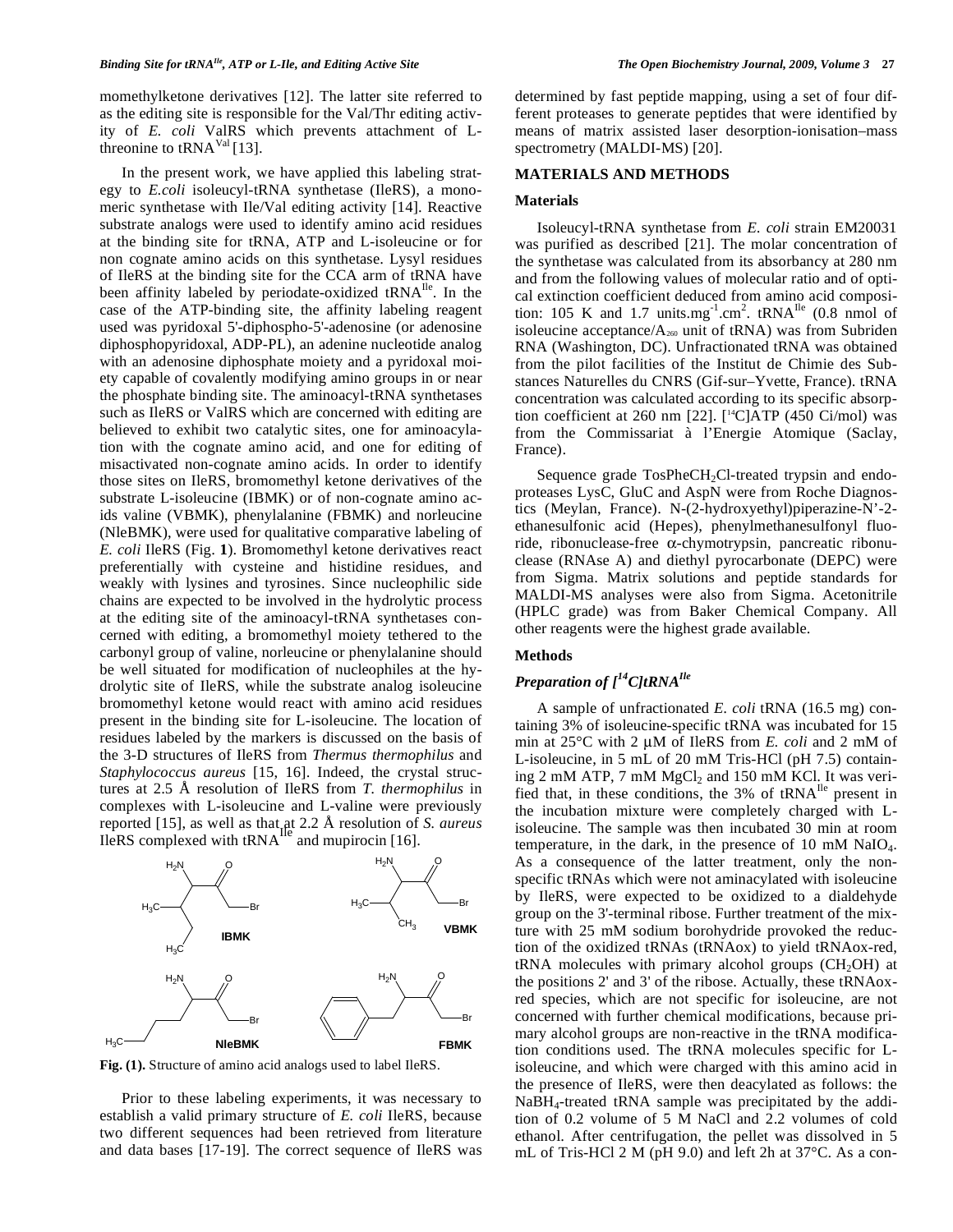sequence of the latter treatment, the isoleucyl-tRNA<sup>Ile</sup> species was stripped and the sample was ethanol precipitated as above. Removal of the 3'-terminal adenosine from the 3'-OH end of tRNA<sup>Ile</sup> was achieved by combining periodate, lysine and alkaline phosphatase treatments, as already described [23]. The resulting  $tRNA^{Ile}$  molecules, shortened by one nucleotide at the 3'-end, were repaired with the help of tRNA nucleotidyl-transferase in the presence of  $\int_{0}^{14}C|ATP|$  (9 Ci/mol) and assayed for their recovery of isoleucylation capacity, as previously described [23]. After nucleotide incorporation, the tRNA sample (including the reconstituted [  ${}^{4}$ C|tRNA<sup>Ile</sup> species) was separated from the excess of  $I^{14}$ C]ATP by chromatography on a Sephadex G-50 column equilibrated with 1 mM potassium acetate buffer (pH 5.5) containing  $0.1 \text{ mM } MgCl<sub>2</sub>$ . The tRNA was then precipitated with ethanol and NaCl, as above, and stored in 1 mM potassium acetate buffer (pH 5.5) containing  $0.1 \text{ mM } MgCl_2$ . The enzymatic labeling of truncated  $tRN\overline{A}^{Ile}$  at its 3'-end, followed by the chromatographic step, yielded 13.7 mg of total tRNA containing 3% of  $14$ C|tRNA<sup>Ile</sup> species, which corresponded to a yield of 83% of the initial amount of unfractionated *E. coli* tRNA (16.5 mg). The specific radioactivity of  $[{}^{14}C]$ tRNA<sup>Ile</sup> molecules in the mixture, as measured by trichloroacetic acid precipitation, was 9,000 counts per minute per nanomole of radiolabeled tRNA.

### *Inactivation and Labeling of IleRS by Periodate-Oxidized tRNAIle*

tRNA<sup>Ile</sup> (0.8 nmol of isoleucine acceptance/A<sub>260</sub> unit of tRNA) or  $\left[ {}^{14}C \right]$ tRNA<sup>Ile</sup> (specific radioactivity 9,000 counts.min<sup>-1</sup>.nmole<sup>-1</sup>) were oxidized with NaIO<sub>4</sub> as in [1]. Kinetics of inactivation of IleRS  $(1 \mu M)$  by periodateoxidized tRNA<sup>Ile</sup> (tRNA<sup>Ile</sup>ox 4  $\mu$ M) were followed at 37°C in 20 mM imidazole hydrochloride (pH 8.0) containing 25% glycerol, 10 mM  $MgCl<sub>2</sub>$ , and 2 mM NaBH<sub>3</sub>CN. At various times, 10 μL aliquots of the incubation mixture were diluted in imidazole hydrochloride buffer (pH 7.6) containing 10 mM 2-mercaptoethanol, 0.1 mM EDTA and 200 μg/mL bovine serum albumin, and assayed for isoleucine-dependent isotopic ATP-PP<sub>i</sub> exchange and  $tRNA^{Ile}$  aminoacylation activities [24, 25].

For stoichiometry measurements, IleRS  $(3 \mu M)$  was incubated with 396 μM of the unfractionated tRNA sample containing 12  $\mu$ M of periodate-oxidized  $[$ <sup>14</sup>C]tRNA<sup>Ile</sup>  $(I^{14}C[tRNA^{Ile}ox)$  (specific radioactivity 9,000 counts.min- $1$ .nmole<sup>-1</sup>), in the same conditions as above. At various times, portions of the incubation mixture were withdrawn and assayed for enzymatic activity. In parallel, aliquots were submitted to ribonuclease A digestion (10 μg/mL) for 2 min. Incorporation within the enzyme of the  $\int_1^{14}$ C]radioactivity was followed by precipitation with 5% trichloroacetic acid, as already described [1].

# *Preparation of IleRS-[14C]tRNAIleox Covalent Complex*

IleRS (3 μM in 5 mL) was incubated with 12 μM periodate-oxidized  $\int_0^{14}$ C]tRNA<sup>Ile</sup> (specific radioactivity 9,000 counts.min $^{-1}$ .nmole<sup>-1</sup>) in the same conditions as above, and the  $\int_1^1 C$  adenosine incorporation in the enzyme was followed by submitting aliquots of the incubation mixture to ribonuclease A digestion and trichloroacetic acid precipitation [1]. At 150 min, when 97% of the initial IleRS activity was lost, while 1 mol of  $\int_0^{14}$ C]tRNA<sup>Ile</sup>ox was incorporated per mol of enzyme, the reaction was quenched by the addition of 25 mM NaBH<sub>4</sub>. In order to separate the IleRS- $[$ <sup>14</sup>C]tRNA<sup>Ile</sup>ox covalent complex from the excess of tRNA, the reaction mixture was loaded onto a Sephadex G-100 column equilibrated with 0.1M ammonium acetate (pH 8.0). Elution was monitored by radioactivity measurement. The IleRS- [<sup>14</sup>C]tRNA<sup>Ile</sup>ox complex was vacuum-dried.

# *Preparation and Purification of [14C]tRNAIleox-Labeled Peptides of IleRS*

The labeled IleRS was digested with  $\alpha$ -chymotrypsin for 4h at 37°C, at a protease to synthetase ratio of approximately 1/50 (w/w). The chymotryptic digestion was stopped by adding phenylmethanesulfonyl fluoride (PMSF) at a final concentration of 0.5 mM. Peptide purification from the chymotryptic digest of the IleRS- $[$ <sup>14</sup>C]tRNA<sup>Ile</sup>ox covalent complex was performed by a two-step chromatography on Sephadex G-50 as already described [3-5], followed by further purification by reverse-phase high-performance liquid chromatography (RPLC) on a Merck Superspher RP18 column (250 x 4 mm, 4 μm particles, 10 nm pore size). Peptides were eluted with a linear gradient (from 0 to 80% B) with the following eluents: A, 0.1% trifluoroacetic acid in water; B, 0.1% trifluoroacetic acid and 80% acetonitrile in water.

### *Inactivation and Labeling of IleRS by Pyridoxal 5' diphospho-5'-adenosine*

 Pyridoxal 5'-diphospho-5'-adenosine (ADP-PL) was synthesized and purified as already described [26]. Its molar desized and purified as already described  $[20]$ . Its inoted<br>absorption coefficients in 0.1 N NaOH were 5060 M<sup>-1</sup>.cm at 394 nm and  $5550 \text{ M}^{-1}$ .cm<sup>-1</sup> at 393 nm, respectively. Inactivation of IleRS (6  $\mu$ M) by ADP-PL (1 mM) was carried out at 37°C, in 50 μL of 50 mM Hepes/Na (pH 7.8). At various times, 5-μL portions of the incubation mixtures were withdrawn and quenched by the addition of 10 μL of freshly prepared 0.1 M NaBH4 in 50 mM Hepes/Na (pH 7.8), followed by dilution with 0.5-1 mL Tris/HCl pH 7.6, containing 10 mM 2-mercaptoethanol, 0.1 mM EDTA, and 200 μg/mL bovine serum albumin. The diluted portions were assayed for the isoleucine-dependent isotopic ATP-PP<sub>i</sub> exchange and  $tRNA^{Ile}$  aminoacylation activities [24, 25].

 Incorporation of ADP-PL into IleRS was monitored as already described [7]. IleRS (6 μM) was incubated at 37°C in 50 μL of 50 mM Hepes/Na (pH 7.8) containing 0.2-3 mM ADP-PL. After 90 min, each incubation mixture was added to 10  $\mu$ L of freshly prepared 0.1 M NaBH<sub>4</sub> in 50 mM Hepes/Na (pH 7.8). 5 μL of each NaBH4-treated sample was diluted and assayed for the isoleucine-dependent isotopic ATP-PP<sub>i</sub> exchange and tRNA<sup>Ile</sup> aminoacylation activities [24, 25]. In parallel, a 50 µL aliquot was analysed by size exclusion chromatography on a TSK 4000 PW column (300 mm x 7.5 mm) with 0.2 M ammonium acetate (pH 7.5) as eluent, to separate the covalently bound and the unbound NaBH4-reduced ADP-PL. Elution was monitored by absorbance measurement at 325 nm; a molar absorption coefficient of 8800  $M^{-1}$ .cm<sup>-1</sup> (pH 7.5) at 325 nm was used to quantify the amount of pyridoxyl group covalently bound to the enzyme [26-28].

### *Inactivation of IleRS by Bromomethyl Ketone Derivatives of Amino Acids*

 Bromomethyl ketone derivatives of amino acids were synthesized as already described [12]. Isoleucyl-tRNA syn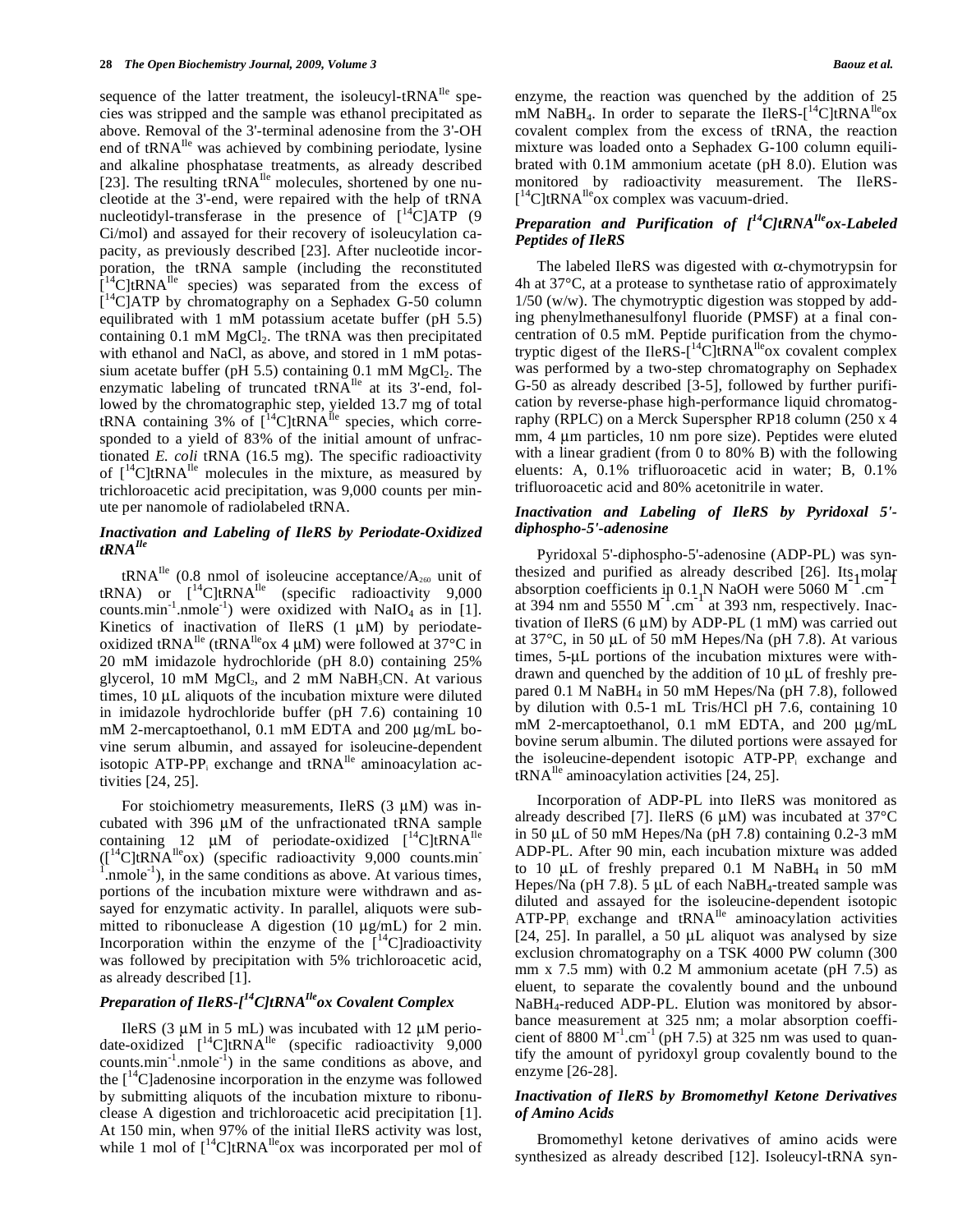thetase (IleRS), stored in 20 mM Tris-HCl buffer (pH 7.8) containing 50% glycerol and 10 mM 2-mercaptoethanol, was extensively dialyzed against the appropriate buffer prior to incubation with a given reagent. Inactivation of IleRS (2 μM) was carried out in the presence of either of the bromomethyl ketone derivatives (Fig. **1**) of various amino acids (IBMK, VBMK, NleBMK or FBMK) at a final concentration of 2 mM, at  $37^{\circ}$ C in 50 µl of 50 mM Hepes/Na, pH 7.8.

 At various times, 5 μL aliquots of the incubation mixtures were withdrawn and quenched by a 100 fold dilution with 20 mM Tris-HCl buffer (pH 7.8) containing 200 μg/mL of bovine serum albumin and 50 mM 2-mercaptoethanol. The diluted portions were assayed for the isoleucinedependent isotopic ATP-PP<sub>i</sub> exchange and tRNA<sup>Ile</sup> aminoacylation activities [24, 25].

### *Inactivation of IleRS by Diethyl Pyrocarbonate*

Inactivation of IleRS  $(2 \mu M)$  with 0.5 mM diethyl pyrocarbonate (DEPC) was performed in 50 mM potassium phosphate buffer (pH 6.5) by adding the reagent dissolved in absolute ethanol to the enzyme solution. Final ethanol concentration was less than 2%, which had no effect on enzyme activity. The controls contained equal volumes of ethanol. The concentration of DEPC solutions was deduced by reaction with free imidazole of known concentration, using a molar absorption coefficient at 240 nm and pH 6.5 of 3200  $M^{-1}$ .cm<sup>-1</sup>. At various times, 5  $\mu$ L aliquots of the incubation mixture were withdrawn and diluted at least 100 fold with 20 mM Tris-HCl buffer (pH 7.8) containing 200 μg/mL of bovine serum albumin and 10 mM 2-mercaptoethanol.

#### **Proteolytic Digestion and Peptide Separation**

 After 1-2 hours of incubation of IleRS with the bromomethyl ketone derivatives of amino acids, or with DEPC, when the assayed diluted portions had reached the maximum inactivation level, the incubation mixtures were extensively dialyzed against 0.1 M ammonium acetate (pH 8.0). Whatever the used reagent, labeled IleRS was digested overnight at  $37^{\circ}$ C with TosPheCH<sub>2</sub>Cl-treated trypsin at a protease to substrate ratio of 1/20 (w/w).

 ADP-PL-labeled peptides were purified at room temperature on a Vydac C18 reverse-phase column (150 mm x 2.1 mm; 5 μm particles), at a flow rate of 0.25 mL/min (Applied Biosystems model 140A HPLC gradient system, and model 1000S diode array detector). Peptides were eluted with a linear gradient composed of the following solutions: solution A, 0.1% TFA in water; solution B, 0.1% TFA and 80% acetonitrile in water and 0.25 mL fractions were collected.

 Peptides labeled with IBMK, VBMK, NleBMK, FBMK were separated on a BioCad Sprint (Perkin Elmer Biosystems) HPLC system equipped with a C18 reverse-phase column (4.6 x 250 mm, 5 μm particles from Interchim), at a flow rate of 1 mL/min. Tryptic digests were injected into the column equilibrated with 0.1% TFA in water (solvent A). Linear gradients of acetonitrile were developed from 10% to 100% B during 60 min (solvent B: 10% solvent A in acetonitrile) and 1 mL fractions were collected.

 In the case of DEPC-labeled peptides, in order to prevent the removal of ethoxyformyl groups during the chromatographic separation, elution was achieved with linear gradients of acetonitrile in 1mM potassium phosphate buffer (pH 7.0). As a control, the ethoxyformyl groups of DEPC-labeled peptides was removed by hydroxylamine as follows: vacuum-dried DEPC-labeled peptides were dissolved in 0.1 M Tris-HCl (pH 7.0) containing 0.1 M hydroxylamine adjusted to pH 7.0. Under this condition, optimal removal of the ethoxyformyl group was obtained after 30-60 min of incubation at 28°C.

### **Mass Spectrometry**

Peptide samples were prepared by mixing 1 μL of matrix solution  $[100 \text{ mM }\alpha$ -cyano-4-hydroxy-cinnamic acid (HP G2037A or Sigma) in 50 % acetonitrile, 0.1% trifluoroacetic acid] with 1 μL peptide solution (1-10 pmol). This mixture was then loaded on the probe tip and dried.

 MALDI mass spectra of labelled peptides were obtained in the linear mode with time of flight mass spectrometers (Hewlett Packard G2025 or MicromassVG Tofspec). From 100 to 200 shots were accumulated for each spectrum acquisition in the positive-ion mode. Calibration with external standards was obtained with a mixture of peptide standards (HP G2052A) in the range 1000-7000 Da. High resolution MALDI-MS of IleRS digests was performed with a Bruker Reflex III mass spectrometer operated in the reflectron mode with the same matrix as above. For sequence confirmation, post source decay (PSD) spectra of fragment ions from a selected precursor were acquired in 11-13 voltage steps, starting at 30 kV reflector voltage, with an ion gate operated at a resolution of approximately 150.

#### *N-Terminal Sequencing*

 A Model 470A sequencer (Applied Biosystems) was used for automated Edman degradation of purified [ 14C]tRNAox-labeled peptides. Samples (30 μL aliquots, 100-200 pmol) were loaded on glass fiber filters that had been previously treated with 2.5 mg of Biobrene (Applied Biosystems) and submitted to three precycles. The 03RPTH program, modified for our on-line PTH identification setup, was used for sequencing. Automated on-line PTH analysis was performed as described in [29].

### **RESULTS**

### **Correction of** *E. coli* **IleRS Sequence**

 Two IleRS sequences were retrieved from databases. The first sequence was published as an aminoacid sequence only [17], whereas the second sequence [18], is a nucleotidic sequence. As revealed by protein sequence alignment, there are 15 stretches where conflicts occur between these sequences. A previous MALDI-MS peptide mapping experiment demonstrated that none of these primary structures is correct. These findings were reinforced by codon usage analysis and multiple alignment with IleRS sequences from other species [30].

 A correct sequence was then definitely established by means of peptide mapping using a set of four endoproteases (trypsin, LysC, AspN and GluC) and MALDI-MS analysis of the released peptides. When necessary, sequence confirmation was obtained by means of PSD fragment analysis [20]. Thus, the first sequence [17] had 6 errors, while the second [18] had 9 wrong sequence stretches. The correct sequence (937 residues, average molecular mass 104362 Da)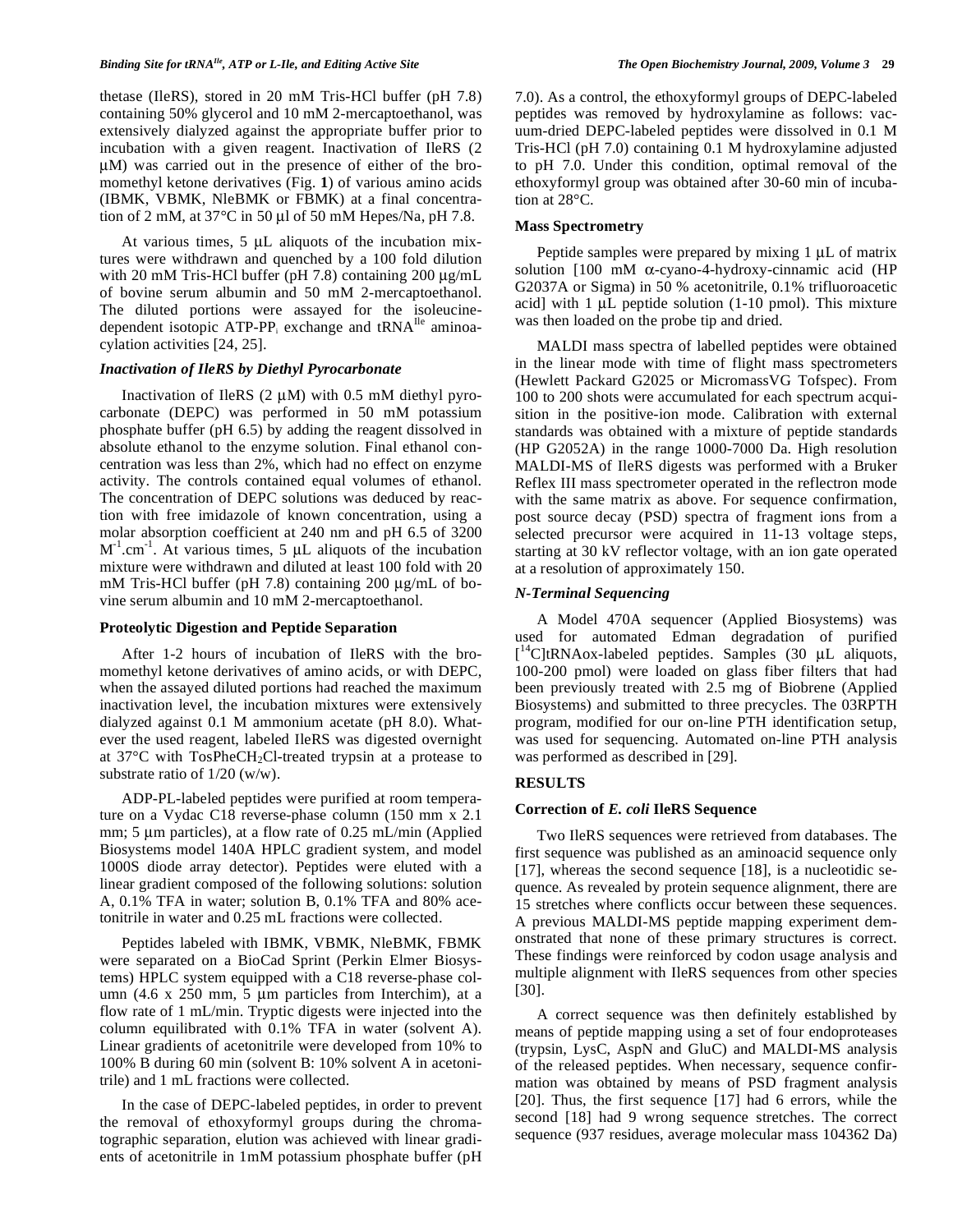|                                                        |  | SDYKSTLNLP ETGFPMRGDL AKREPGMLAR WTDDDLYGII RAAKKGKKTF     | 050 |
|--------------------------------------------------------|--|------------------------------------------------------------|-----|
|                                                        |  | ILHDGPPYAN GSIHIGHSVN KILKDIIVKS KGLSGYDSPY VPGWDCHGLP 100 |     |
|                                                        |  | IELKVEQEYG KPGEKFTAAE FRAKCREYAA TQVDGQRKDF IRLGVLGDWS 150 |     |
| HPYLTMDFKT EANIIRALGK IIGNGHLHKG AKPVHWCVDC RSALAEAEVE |  |                                                            | 200 |
|                                                        |  | YYDKTSPSID VAFQAVDQDA LKAKFAVSNV NGPISLVIWT TTPWTLPANR     | 250 |
|                                                        |  | AISIAPDFDY ALVOIDGOAV ILAKDLVESV MORIGVTDYT ILGTVKGADV 300 |     |
|                                                        |  | ELLRFTHPFM GFDVPAILGD HVTLDAGTGA VHTAPGHGPD DYVIGQKYGL 350 |     |
|                                                        |  | ETANPVGPDG TYLPGTYPTL DGVNVFKAND IVVALLQEKG ALLHVEKMQH 400 |     |
|                                                        |  | SYPCCWRHKT PIIFRATPOW FVSMDOKGLR AOSLKEIKGV OWIPDWGOAR 450 |     |
|                                                        |  | IESMVANRPD WCISRORTWG VPMSLFVHKD TEELHPRTLE LMEEVAKRVE 500 |     |
|                                                        |  | VDGIQAWWDL DAKEILGDEA DQYVKVPDTL DVWFDSGSTH SSVVDVRPEF 550 |     |
|                                                        |  | AGHAADMYLE GSDOHRGWFM SSLMISTAMK GKAPYROVLT HGFTVDGOGR 600 |     |
|                                                        |  | KMSKSIGNTV SPODVMNKLG ADILRLWVAS TDYTGEMAVS DEILKRAADS 650 |     |
|                                                        |  | YRRIRNTARF LLANLNGFDP AKDMVKPEEM VVLDRWAVGC AKAAQEDILK 700 |     |
|                                                        |  | AYEAYDFHEV VORLMRFCSV EMVSFYLDII KDROYTPKRT VWARRSCOTA 750 |     |
|                                                        |  | LYHIAEALVR WMAPILSFTA DEVWGYLPGE REKYVFTGEW YEGLFGLADS 800 |     |
|                                                        |  | EAMNDAFWDE LLKVRGEVNK VIEQARADKK VGGSLEAAVT LYAEPELSAK 850 |     |
|                                                        |  | LTALGDELRF VLLTSGATVA DYNDAPADAQ QSEVLKGLKV ALSKAEGEKC 900 |     |
| PRCWHYTODV GKVAEHAEIC GRCVSNVAGD GEKRKFA 937           |  |                                                            |     |

**Fig. (2).** Corrected *E. coli* isoleucyl-tRNA synthetase primary structure (IRS) is presented together with sequence I1 taken from Webster *et al.* [17] and sequence I2 from Yura *et al.* [18]. The 15 error zones, 6 for I1 and 9 for I2, are indicated in bold.

is given in Fig. **2**, and primary structure numbering given in this work refers to this sequence only.

### *Inactivation and Labeling of IleRS by Periodate-Oxidized [ 14C]tRNAIle*

 The isoleucine-specific component of unfractionated *E. coli* tRNA representing 3% of the total tRNA, was charged with L-isoleucine, followed by periodate oxidation of the non-specific tRNAs which were not aminacylated with isoleucine, to yield tRNAox. The tRNAox molecules were further reduced to tRNAox-red with sodium borohydride, while the tRNA molecules specific for L-isoleucine, and which were charged with this amino acid in the presence of IleRS, were deacylated and converted to  $[{}^{14}C]$ tRNA<sup>Ile</sup> by combining periodate, lysine, alkaline phosphatase and nucleotidyltransferase treatments, as already described [23]. Altogether, these treatments yielded  $[$ <sup>14</sup>C]tRNA<sup>Ile</sup>ox molecules with a specific radioactivity of  $9,000$  counts.min<sup>-1</sup>.nmole<sup>-1</sup>, in a mixture with various tRNAox-red species.

When IleRS  $(1 \mu M)$  was incubated with 4  $\mu$ M of periodate-oxidized tRNA<sup>Ile</sup> (tRNA<sup>Ile</sup>ox), the isoleucine-dependent isotopic  $[{}^{32}P]$ PPi-ATP exchange and tRNA<sup>Ile</sup> aminoacylation activities of the synthetase were lost by more than 95% (Fig. **3**). The kinetics of inactivation fitted single exponential curves, with an estimated rate constant of inactivation of  $0.037$  min<sup>-1</sup> and  $0.025$  min<sup>-1</sup> in the tRNA<sup>Ile</sup> aminoacylation and isoleucine-dependent isotopic  $[^{32}P]$ PPi-ATP exchange activities, respectively (Fig. **3**). Intact *E. coli* tRNAIle at a

final concentration of 10 μM fully protected the enzyme (1 μM) against inactivation and labeling by tRNA<sup>Ile</sup>ox (4 μM). Combination of L-isoleucine (8 mM) and ATP- $Mg^{2+}$  (8 mM) also afforded full protection (Fig. **3**).

Similarly, when IleRS  $(3 \mu M)$  was incubated in the presence of 396 μM of unfractionated tRNAox-red sample containing 12  $\mu$ M of periodate-oxidized  $[$ <sup>14</sup>C]tRNA<sup>Ile</sup>, the isoleucine-dependent isotopic [32P]PPi-ATP exchange and tRNAIle aminoacylation activities of the synthetase were lost, in parallel with the incorporation of  $(1.10 \pm 0.05)$  mol of  $\left[ {}^{14}C\right]$ tRNA<sup>Ile</sup>ox per mol of *E. coli* IleRS (Fig. 4), in agreement with the 1:1 enzyme:tRNA active stoichiometry. Treatment with  $NaBH<sub>4</sub>$  (5 mM) of the tRNA sample containing the  $[{}^{14}C]$ tRNA<sup>Ile</sup>ox species, prior to incubation with IleRS, prevented inactivation and labeling of the synthetase, suggesting that only the periodate-oxidized isoleucinespecific component of the total tRNA specifically reacts with this synthetase.

 Altogether, these results strongly suggest that the oxidized CCA-arm of enzyme-bound tRNA<sup>Ile</sup> actually reacts with lysyl residues at or near the catalytic center of *E. coli* IleRS.

### *Inactivation and Labeling of IleRS by Pyridoxal 5' diphospho-5'-adenosine*

 Upon incubation with 1 mM ADP-PL, followed by reduction with sodium borohydride, the isoleucine-dependent isotopic  $[3^3P]$ PPi-ATP exchange and tRNA<sup>Ile</sup> aminoacylation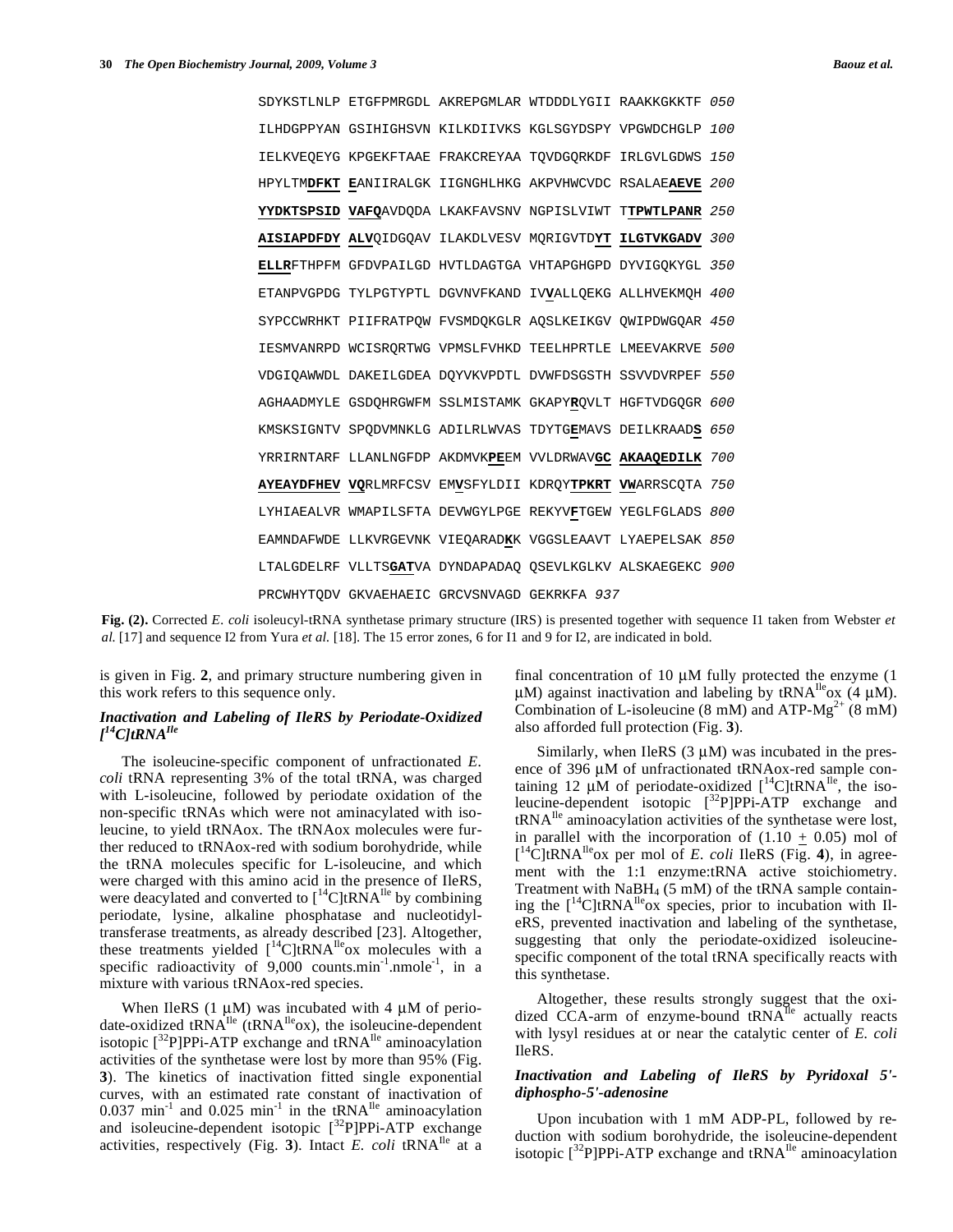

Fig. (3). Time course of inactivation of IleRS by tRNA<sup>lle</sup>ox. IleRS (1 μM) was incubated with 4 μM tRNA<sup>Ile</sup>ox, as described under Methods. The residual isoleucine-dependent isotopic  $[3^{2}P]PPi-ATP$  exchange ( $\bullet$ ,  $\bullet$ ,  $\bullet$ ) and tRNA<sup>Ile</sup> aminoacylation  $(\blacksquare, \blacklozenge, \square)$  activities were measured as a function of time. The control experiments ( $\bigcirc$ ,  $\Box$ ) were without tRNA<sup>Ile</sup>ox or with 4  $\mu$ M intact tRNA<sup>Ile</sup> instead of tRNA<sup>Ile</sup>ox. For the protection experiments  $({\blacktriangle}$ ,  ${\blacklozenge}$ ), 20 µM of intact tRNA<sup>Ile</sup> was present with the enzyme prior to tRNA<sup>Ile</sup>ox addition. In another protection experiment, IleRS  $(1)$ μM) was pre-incubated with a combination of 8 mM MgATP and 8 mM L-isoleucine, prior to tRNA<sup>Ile</sup>ox addition. In the latter case, kinetics of enzyme activity loss for isoleucine-dependent isotopic  $[3<sup>2</sup>P]$ PPi-ATP exchange and tRNA<sup>Ile</sup> aminoacylation activities were superimposable on those of the controls  $(O, \Box)$ .



**Fig. (4).** Stoichiometry of labeling of IleRS by [ $^{14}$ C]tRNA<sup>Ile</sup>ox.IleRS (3  $\mu$ M) was incubated with 396  $\mu$ M of unfractionated tRNA sample containing 12  $\mu$ M of  $[^{14}C]$ tRNA<sup>Ile</sup>ox (specific radioactivity  $9,000$  counts.min<sup>-1</sup>.nmole<sup>-1</sup>). The number of  $[14C]$ tRNA<sup>Ile</sup>ox molecules (n) incorporated per mol of enzyme is represented as a function of the residual isoleucine-dependent isotopic  $[^{32}P]$ PPi-ATP exchange ( $\bullet$ ) and tRNA<sup>Ile</sup> aminoacylation ( $\bigcirc$ ) activities. The control experiments in the presence of intact  $[$ <sup>14</sup>C]tRNA<sup>Ile</sup> showed no incorporation of radioactivity.

activities of IleRS  $(6 \mu M)$  in 50  $\mu$ L) were lost by more than 97% within 30 min (Fig. **5**), in parallel with the incorporation of  $(0.98 + 0.03)$  mole of ADP-PL/mole of IleRS (Fig. **6**).



**Fig. (5).** Time course of inactivation of IleRS by ADP-PL.

IleRS (6 μM) was incubated with 1 mM ADP-PL, as described under Methods. Kinetics of enzyme activity loss were superimposable for isoleucine-dependent isotopic  $\int^{32} P |PP$ i-ATP exchange and tRNA<sup>Ile</sup> aminoacylation activities ( $\bullet$ ,  $\circlearrowleft$ ), The control experiments (O) were without ADP-PL or with 1 mM ATP instead of ADP-PL. For the protection experiments  $(\blacksquare)$ , the enzyme was preincubated with 8 mM L-isoleucine and 8 mM ATP- $Mg^{2+}$  prior to ADP-PL addition.



**Fig. (6).** Stoichiometry of labeling of IleRS by ADP-PL.

IleRS (6 μM) was incubated with 0.2-3 mM ADP-PL, as described under Methods. The residual enzyme activity is plotted against the molar fraction of ADP-PL incorporated per mole of enzyme (n), as deduced from the absorbance at 325 nm of NaBH4-reduced ADP-PL covalently bound to IleRS and separated from the unbound reagent by chromatography through a TSK 4000 PW column.

 These results agree with the known presence of one binding site for MgATP on IleRS. The kinetics of inactivation fitted a single exponential curve, with an estimated rate constant of inactivation of the  $tRNA^{Ile}$  aminoacylation and iso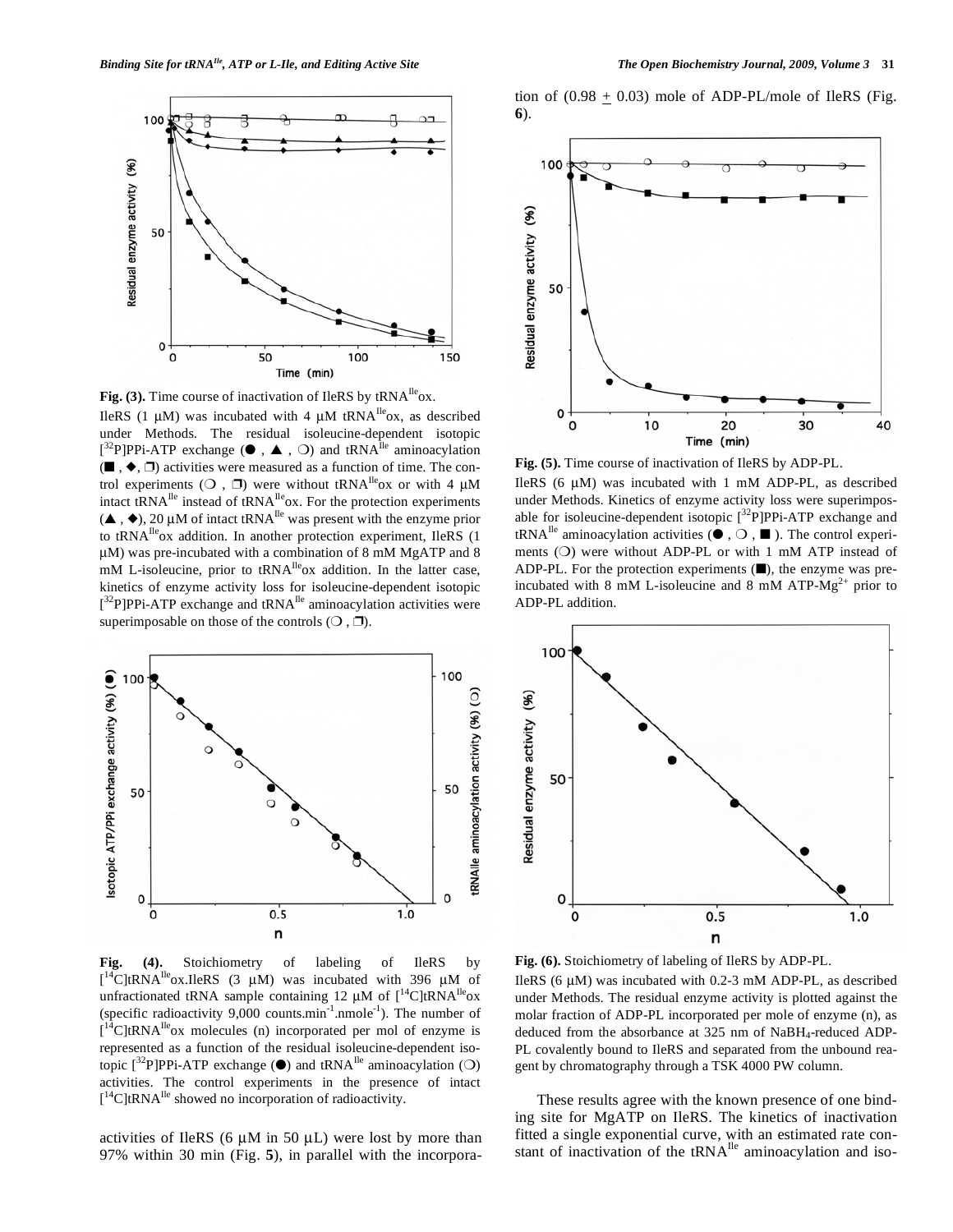leucine-dependent isotopic  $\int^{32} P |P|$ PPi-ATP exchange activities of 0.4 min-1 (Fig. **5**). Combination of L-isoleucine (8 mM) and ATP- $Mg^{2+}$  (8 mM) protected the enzyme against inactivation by ADP-PL (Fig. **5**).

 As shown in Fig. (**7**), the relationship between the fraction of inactivated IleRS and the concentrations of free ADP-PL in the incubation mixtures is hyperbolic, indicating that a reversible enzyme-reagent complex is formed prior to the labeling. From the saturation curve obtained, the dissociation constant for the non-covalent enzyme-reagent intermediate was estimated to be 0.17 mM, which is similar to the Kd value (0.176 mM) of ATP binding to IleRS [31]. Altogether, these results suggest that, when bound to IleRS, ADP-PL is well fitted to the ATP-binding site.



**Fig. (7).** Saturation of IleRS by ADP-PL.

The incubation mixtures were the same as in Figure 5. The fraction of inactivated IleRS, as deduced from kinetics data from Figure 5, is represented as a function of free ADP-PL concentration. From this saturation curve, the half-effect concentration of ADP-PL in the inactivation of IleRS was estimated to be 0.17 mM.

### *Inactivation of IleRS with Bromomethyl Ketone Derivatives of Various Amino Acids*

 More than 97% of the isoleucine-dependent isotopic [ 32P]PPi-ATP exchange activity of *E.coli* IleRS (2 μM in 50 μL) was lost within 30 min, upon incubation with 2 mM IBMK, with an estimated rate constant of inactivation of  $0.34 \text{ min}^{-1}$  (Fig. 8). The effects of substrates on the inactivation of IleRS by IBMK were examined (Fig. **8**). The presence of 8 mM MgATP provided substantial protection, while the presence of 8 mM L-isoleucine alone or in combination with 8 mM MgATP afforded full protection. Protection of IleRS by L-isoleucine against inactivation by IBMK was not the result of the reaction of this reagent with the  $\alpha$ -amino group of the amino acid, since 8 mM L-valine afforded no protection (Fig. **8**).

 The relationship between the fraction of IBMKinactivated IleRS and the concentrations of IBMK in the incubation mixtures is hyperbolic (Fig. **9**), indicating that a reversible IleRS/IBMK complex is formed prior to the labeling. From the saturation curve obtained, the half-effect con-



**Fig. (8).** Inactivation of IleRS by bromomethyl ketones derived from amino acids.

The enzyme (2 μM) was incubated at 37°C in 50 mM Hepes/Na (pH 7.8), with IBMK ( $\blacksquare$ ), NleBMK ( $\blacklozenge$ ), VBMK ( $\bigcirc$ ) or FBMK  $(\blacklozenge)$ , at a final concentration of 2 mM. Control experiments ( $\square$ ) were carried out in the absence of reagent. Aliquots of the incubation mixtures were withdrawn, quenched by dilution with a buffer that contained 50 mM 2-mercaptoethanol, and assayed for the isoleucine-dependent isotopic  $\int^{32} P |P|$ PPi-ATP exchange activity, as described under Methods. For the protection experiments, the enzyme was pre-incubated with 8 mM MgATP  $($   $\blacktriangle$   $)$  or 8 mM Lisoleucine ( $\bullet$ ), prior to IBMK addition. The combination of 8 mM MgATP and 8 mM L-isoleucine was as efficient as 8 mM Lisoleucine alone in the protection of IleRS against inactivation by IBMK. Pre-incubation of IleRS with 8 mM L-valine prior to IBMK addition did not affect the kinetics of inactivation of the synthetase by this cognate amino acid analog  $(\blacksquare)$ .

Data are plotted as the percent of activity remaining versus incubation time.

centration of IBMK in the inactivation of IleRS was estimated to be 0.1 mM. Even though the latter value is much larger than the Kd value  $(6.8 \mu M)$  of isoleucine binding to IleRS [31], this saturation behavior might reflect that, when bound to IleRS, IBMK is well fitted to the isoleucinebinding site. Altogether, these results would indicate that the substrate analog IBMK reacts with nucleophilic amino acid residues at or near the isoleucine binding site of IleRS.

 Similarly, incubation of IleRS with either of the used bromomethyl ketone derivatives of non-cognate amino acids resulted in a time-dependent inactivation of the isoleucinedependent isotopic  $[^{32}P]$ PPi-ATP exchange activity. However, under the same conditions, the estimated rate constants of inactivation of IleRS  $(2 \mu M)$  by the latter reagents at a final concentration of 2 mM were lower than that of IBMK  $(0.15, 0.15,$  and  $0.072$  min<sup>-1</sup> for VBMK, NleBMK and FBMK, respectively), versus 0.34 min<sup>-1</sup> for (IBMK) (Fig. 8), suggesting that these reagents are not equally accessible to the target residues in the active site of the enzyme.

 As a control, the effect on IleRS activity of diethylpyrocarbonate (DEPC), a reagent having a structure unrelated to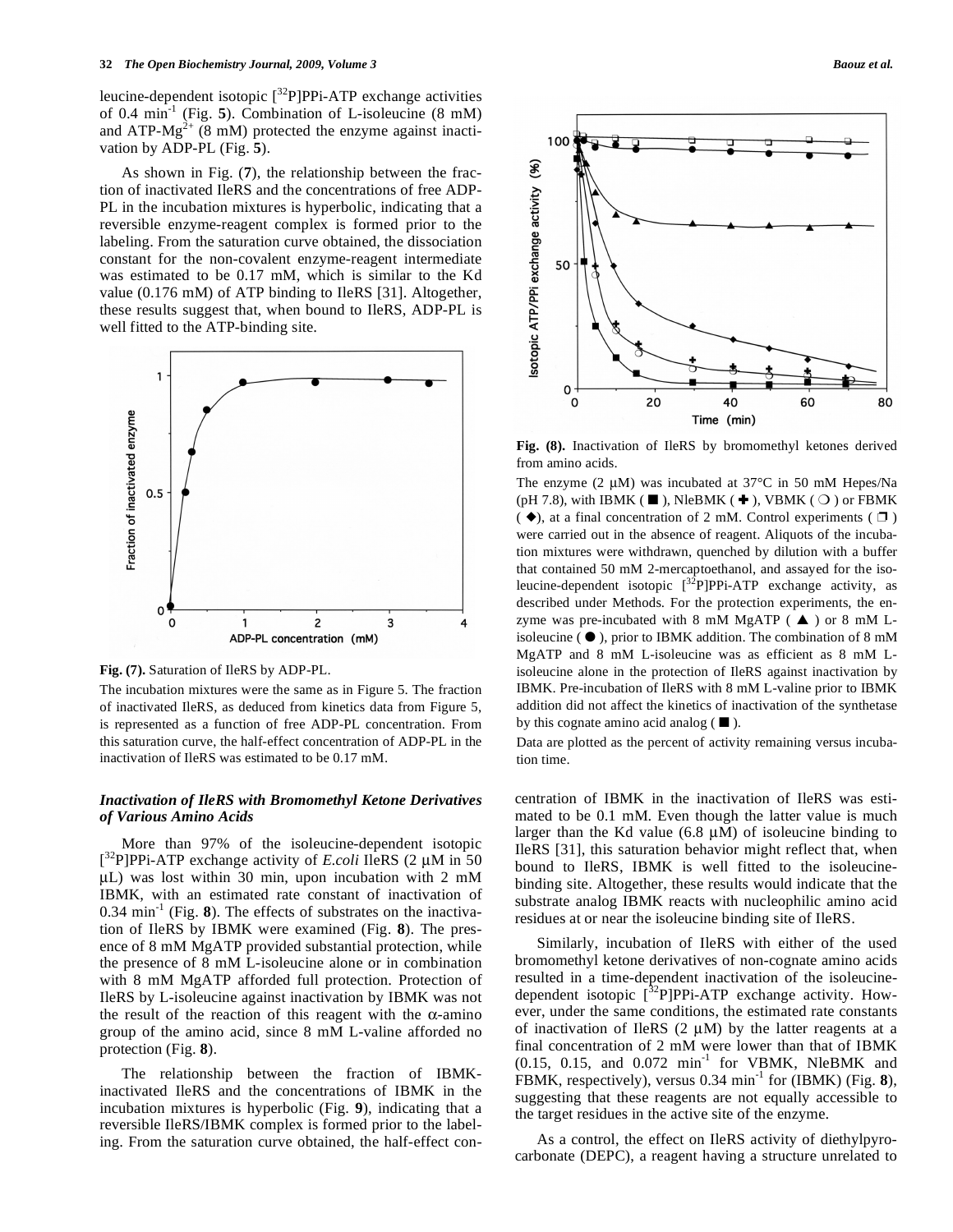

**Fig. (9).** Saturation of IleRS by IBMK.

The incubation mixtures were the same as in Figure **8**. The fraction of IBMK-inactivated IleRS, as deduced from kinetics data from Figure **8**, is represented as a function of free IBMK concentration. From this saturation curve, the half-effect concentration of IBMK in the inactivation of IleRS was estimated to be 0.1 mM.

amino acids, which reacts preferentially with histidine side chains, was also examined. Incubation of IleRS  $(2 \mu M)$  in 50 μL) with 0.5 mM DEPC resulted in a complete inactivation of the synthetase (results not shown). L-isoleucine (2 mM) or L-isoleucine (2 mM) associated to MgATP (2 mM) afforded full protection against inactivation of IleRS by DEPC (results not shown).

 Altogether, these results suggest that nucleophilic amino acid residues critical for activity such as cysteines or histidines, located within the enzyme active site or in the vicinity thereof are the targets of the various used reagents.

# *Preparation of Labeled Peptides of IleRS*

A covalent IleRS- $\left[^{14}C\right]$ tRNA<sup>Ile</sup>ox complex (96% inactivated) was digested with ribonuclease-free chymotrypsin. In order to counterselect the tRNA-labeled chymotryptic peptides from the unlabeled ones, the digest was fractionated in two steps by size exclusion chromatography on Sephadex G-50, as already described [3-5]. In the first step, the [<sup>14</sup>C]tRNA-labeled peptides in which the tRNA moiety had remained intact eluted as a single peak in the void volume of the first Sephadex G-50 column, as expected. This step separated the tRNA-bound peptides from the bulk of smaller unlabeled ones. In the second step, the radioactive material recovered from the first step was treated with ribonuclease A and loaded on a second Sephadex G-50 column. This second chromatography separated the  $[$ <sup>14</sup>C]adenosine-labeled peptides from the large unlabeled ones, which might have coeluted in the void volume of the first column [3-5]. [ 14C]Adenosine-labeled peptides eluted as a single peak which was recovered for further purification by reversephase high-performance liquid chromatography (RPLC) on a Superspher RP18 column. The majority of the labeled material (85% of the applied radioactivity) was recovered as a single peak close to the void volume of the RPLC column (results not shown).

 Other labeled peptides were obtained from IleRS samples that have been inactivated by 96%, 98%, 98%, 97%, 90% and 97%, in the presence of ADP-PL, IBMK, VBMK, NleBMK, FBMK and DEPC, respectively. Tryptic digests of labeled IleRS were separated by RPLC. As a control, an intact IleRS sample was submitted to trypsin digestion and RPLC separation in the same conditions as the labeled synthetase.

 Peptides (215 nm absorbing fractions) obtained in a labeling experiment were analysed by MALDI-MS. Similarly, the corresponding 215 nm absorbing fractions of the entire RPLC chromatographic profile of the control were also analysed by MALDI-MS. Distinction between labeled and unlabeled peptides, as well as assignment of the ADP-PL-, IBMK-, VBMK-, NleBMK-, FBMK- or DEPC-labeled peptides were achieved by comparing the molecular masses of fractions containing 215 nm absorbing material obtained in a labeling experiment to those of the corresponding fractions in the control. In the cases of ADP-PL- or FBMK- labeled peptides, peptide elution was also monitored at 260 nm (adenine or Phe detection).

### *Analysis of Labeled Peptides by MALDI-MS or Automated Edman Degradation*

 Labeled peptides were identified by means of MALDI-MS analysis, using the mass increase values corresponding to the binding of ADP-PL, IBMK, NleBMK, FBMK, VBMK and DEPC (561.1, 127.1, 127.1, 161.1, 113.1 and 72.1 Daltons, respectively; cf Fig. **1**). Mass values of IleRS labeled peptides are given in Table **1**. Accordingly, ADP-PLlabeled peptides corresponded respectively to stretches  $601$ KMSK $604$  and  $602$ MSKSIGNTVSPQDVMNK $618$  in the primary structure of *E. coli* IleRS (Fig. **2**). Thus, the two lysyl residues of the consensus sequence  $\frac{601}{100}$ KMSKS<sup>605</sup> were labeled with this reactive ATP analog.

 In total, peptides labeled by bromomethyl ketone derivatives of amino acids correspond respectively to stretches  $^{305}$ FTHPFMG....DYVIGQK $^{347}$ ,  $^{390}$ GALLHVEK $^{397}$ ,  $^{451}$ IESM VANRPDWCISR<sup>465</sup>, <sup>468</sup>TWGVPMSLFVHK<sup>479</sup> and <sup>717</sup>FCS VEMVSFYLDIIK731 in the primary structure of *E. coli* IleRS. Among these, VBMK-labeled fragment 305-347 contains four histidyl residues of which only one was expected to be attached to the label (Table **1**). In order to identify the labeled histidyl residue of this fragment, this VBMK-labeled peptide was further digested with chymotrypsin, and analysed by MALDI-MS. Only one modified peptide was found at m/z 1851.7 Da, corresponding to the mass of fragment 325-342 (calculated mass 1738.7) modified with one valyl moiety (mass adduct 113.1). As a consequence, the labeled histidyl residue of the parent VBMK-labeled fragment 305- 347 is His-332 or His-337.

 Thus, the amino acid residues of *E. coli* IleRS labeled by the amino acid-derived bromomethyl ketones were His-332 (or His-337), His-394, Cys-462, His-478 and Cys-718.

DEPC-labeled peptides corresponded respectively to positions  $583$ APYRQVLTHGFTVDGQGRKMSK $^{604}$  and 583APYRQVLTHGFTVDGQGRKMSK<sup>604</sup> and  $890$ VALSKAEGEKCPRCWHYTQDVGK $912$  in the primary structure of *E. coli* IleRS (Table **1**), and the labeled residues were thus His-591 and His-905, respectively. Identification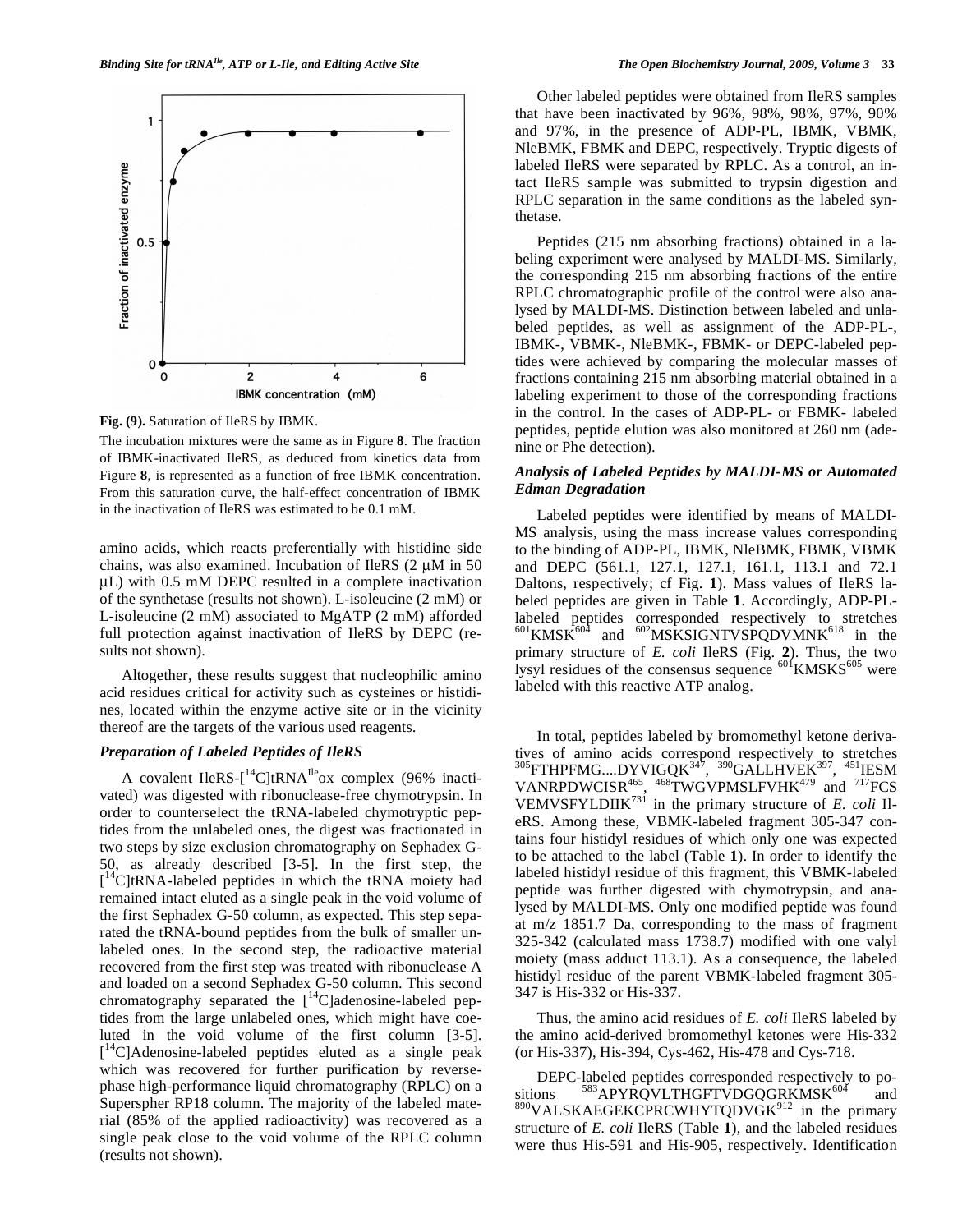| <b>Labeled Peptide Sequence</b>    | <b>Measured Mass</b> | <b>Calculated Mass</b> | Mass Diff. | <b>Labeled Residue</b> |
|------------------------------------|----------------------|------------------------|------------|------------------------|
| <b>ADP-PL-labeled peptides</b>     |                      |                        |            |                        |
| $601$ $\rm KMSK$ $604$             | 1055.1               | 493.6                  | 561.5      | K601                   |
| $602$ MSKSIGNTVSPQDVMNK $^{618}$   | 2398.7               | 1837.1                 | 561.6      | K604                   |
| <b>IBMK-labeled peptides</b>       |                      |                        |            |                        |
| 451 <sub>IESMVANRPDWCISR</sub> 465 | 1904.9               | 1777.1                 | 127.8      | C <sub>462</sub>       |
| 717FCSVEMVSFYLDIIK731              | 1921.5               | 1794.2                 | 127.3      | C718                   |
| <b>VBMK-labeled peptides</b>       |                      |                        |            |                        |
| $^{305}$ FTHPFMGDYVIGQK $^{34}$    | 4574.5               | 4461.0                 | 113.5      | $\gamma$               |
| 325 DAGTGAPGHGPDDY <sup>342</sup>  | 1851.7               | 1738.7                 | 113.0      | H332/337               |
| $390$ GALLHVEK $397$               | 980.5                | 867.0                  | 113.5      | H394                   |
| 451IESMVANRPDWCISR465              | 1890.6               | 1777.1                 | 113.5      | C462                   |
| 468TWGVPMSLFVHK <sup>479</sup>     | 1515.5               | 1402.7                 | 112.8      | H478                   |
| 717FCSVEMVSFYLDIIK731              | 1907.7               | 1794.2                 | 113.5      | C718                   |
| NleBMK-labeled peptides            |                      |                        |            |                        |
| 390 <sub>GALLHVEK</sub> 397        | 993.6                | 867.0                  | 126.6      | H394                   |
| 451IESMVANRPDWCISR465              | 1904.7               | 1777.1                 | 127.6      | C <sub>462</sub>       |
| 468TWGVPMSLFVHK <sup>479</sup>     | 1529.1               | 1402.7                 | 126.4      | H478                   |
| 717FCSVEMVSFYLDIIK <sup>731</sup>  | 1921.8               | 1794.2                 | 127.6      | C718                   |
| <b>FBMK-labeled peptides</b>       |                      |                        |            |                        |
| $390$ GALLHVEK $397$               | 1027.7               | 867.0                  | 160.7      | H394                   |
| 468TWGVPMSLFVHK479                 | 1563.5               | 1402.7                 | 160.8      | H478                   |
| 717 <sub>FCSVEMVSFYLDIIK</sub> 731 | 1955.1               | 1794.2                 | 160.9      | C718                   |
| <b>DEPC-labeled peptides</b>       |                      |                        |            |                        |
| 583APYRQVLTHGKMSK604               | 2550.0               | 2477.8                 | 72.2       | H591                   |
| 890VALSCWHYTQDVGK912               | 2677.3               | 2605.0                 | 72.3       | H905                   |

Masses, corresponding to [M + H]<sup>+</sup> ions, are calculated (unlabeled peptides), or observed. Mass differences correspond to the covalent addition of one reagent (theoretical values are 561.1 for ADP-PL, 127.1 for L-isoleucine, 113.1 for L-valine, 127.1 for L-norleucine, 161.1 for L-phenylalanine and 72.0 Da for DEPC, cf Fig. **1**).

of the labeled histidine residues was ascertained by removal of the ethoxyformyl groups of DEPC-labeled peptides with the help of 0.1 M hydroxylamine in 0.1 M Tris-HCl (pH 7.0), as described under Methods, followed by MALDI-MS analysis of the recovered unlabeled peptides.

When the  $[$ <sup>14</sup>C]tRNA<sup>Ile</sup>ox-labeled peptides of IleRS, eluted as a single peak close to the void volume of the  $C_{18}$ RPLC column, were analyzed by MALDI mass spectrometry, no signal could be found. Therefore, the peptidic material of this peak was submitted to N-terminal sequencing by automated Edman degradation. A unique  $\int_{0}^{14}C|tRNAox$ labeled peptide was found in this peak, the sequence of which was  $603$ SKSIGN<sup>608</sup>. Thus, the tRNA<sup>Ile</sup>ox-labeled residue of IleRS was Lys-604.

### **DISCUSSION**

#### **Primary Structure Revision of** *E. coli* **IleRS**

 Most of the errors in the two published IleRS primary structures are related to shifts in the nucleotide reading frame. The two wrong sequences were left as such for a long time, probably because the first sequence was published as a protein sequence only [17] and the second sequence [18] was not cross-checked with the first one. The combination of peptide mass mapping by MALDI-MS and PSD fragmentation of peptide ions was a fast way to determine the correct sequence. The involvement of a set of four different proteases was required for a total sequence coverage of this 104 kDa enzyme. Cleavage specificities of these proteases were helpful for solving single residue conflicts such as C *vs* R at location 586, Q *vs* E at location 636 and N *vs* K at location 829.

### *Analogy with the 3-D Structures of IleRS from Thermus Thermophilus and Staphylococcus aureus*

 The crystal structures at 2.5 Å resolution of IleRS from *T. thermophilus* in complexes with L-isoleucine and L-valine were previously reported [15], as well as that at 2.2 Å resolution of *S. aureus* IleRS complexed with tRNA<sup>Ile</sup> and mupirocin [16].

 Alignment of the amino acid sequence of several IleRS from different origins reveals an average of 35 % identities or conservative replacements (results not shown). Since it is generally believed that proteins sharing more than 30% primary structure similarity are somewhat similarly folded, it can be reasonably expected that the isoleucyl-tRNA syn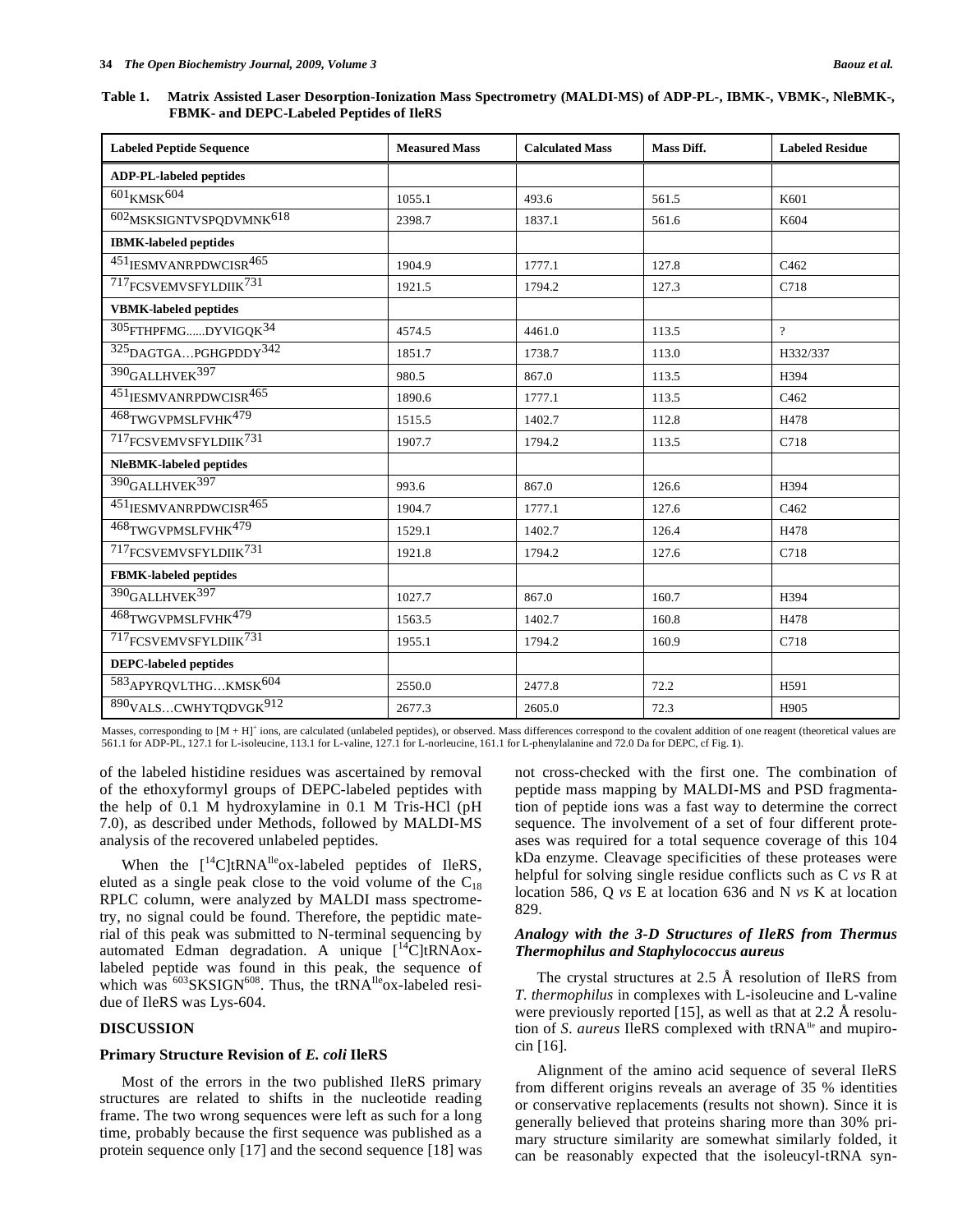thetases from *E. coli*, *T. thermophilus* and *S. aureus* present similar overall three-dimensional structures. Therefore, our labeling data can be discussed on the basis of the 3-D structures of IleRS from *T. thermophilus* and *S. aureus* [15, 16].

 The crystal structure of *S. aureus* IleRS is composed of three regions of differing functions: a region that binds the tRNA anticodon loop, a catalytic core that activates and transfers the amino acid and an editing domain that removes any incorrectly incorporated amino acid [16]. The amino acid residues labeled by  $tRNA^{Ile}$  ox or ADP-PL, as well as by IBMK, NleBMK, FBMK or VBMK, or the histidine-specific reagent DEPC, are mainly distributed between four regions in the primary structure of IleRS: these are fragments [325- 394], [451-479], [591-604] and [718-905] (Table **1**). In the 3-D structures of IleRS from *T. thermophilus* and *S. aureus*, fragment [325-394] is part of the editing domain, while fragments [451-479] and [591-604] representing the isoleucine binding domain and the dinucleotide (or Rossmann) fold domain, respectively, are located in the catalytic core.

 All the thiol-specific reagents used (including the substrate analog IBMK) were found covalently attached to Cys-718 (Table **1**), in the C-terminal region of *E. coli* IleRS. These results would suggest that Cys-718 was unspecifically labeled, due to its special reactivity toward alkylation by the bromoketone moiety of the amino acid analogs.

# *The Binding Site for ATP or for the 3'-end of tRNA on E. coli IleRS*

 Several observations suggest that ADP-PL and  $tRNA^{IIe}$  ox, are affinity labeling reagents for *E. coli* isoleucyltRNA synthetase. First, incubation of either reagent with IleRS resulted in a rapid loss of enzyme activity. Both the tRNAIle aminoacylation and isoleucine-dependent isotopic ATP-PPi exchange activities were abolished in parallel by the labeling. Inactivation of IleRS by either reagent most probably proceeded through the formation of a Schiff base between the aldehyde group of ADP-PL or of  $tRNA^{Ile}$  ox and amino groups of the protein. Second, the stoichiometries of labeling of IleRS by ADP-PL or  $tRNA^{Ile}$  ox corresponded to 1 mol of reagent incorporated per mol of enzyme, consistent with the  $1:1$  IleRS:ATP or IleRS:tRNA<sup>Ile</sup> active stoichiometries. Third, in the case of ADP-PL-labeling of IleRS, enzyme inactivation showed saturation behavior with respect to the reagent concentration, indicating that ADP-PL binds reversibly to the enzyme, prior to the covalent bond formation.

 The plot of the fraction of inactivated IleRS versus increasing reagent concentrations indicated a half-effect concentration of ADP-PL in the inactivation process of about 0.17 mM, suggesting that the affinity of ADP-PL is comparable to that of ATP ( $K_d = 0.176$  mM) [31]. Finally, intact tRNAIle or MgATP protected IleRS from inactivation by tRNA<sup>Ile</sup>ox, while incubation of the synthetase with MgATP prevented enzyme inactivation and labeling by ADP-PL. Altogether, these results suggest that labeling of IleRS by ADP-PL or by the oxidized 3'-adenosine of tRNA<sup>Ile</sup> occurs specifically at the enzyme active centre.

The chymotryptic digestion of the  $[{}^{14}C]$ tRNA<sup>Ile</sup>ox-labeled IleRS yielded a unique  $603$ SKSIGN $608$  labeled peptide in the primary structure of the synthetase, with the 3'-oxidized adenosine covalently attached to Lys-604. In the case of ADP-PL-labeling of IleRS, the labeled residues were Lys-601 (fragment [601-604]) and Lys-604 (fragment [602-618]) (Fig. **2**). Thus, altogether, the oxidized 3'-end of tRNAIle and the pyridoxal moiety of the ATP analog ADP-PL react with lysines 601 and 604 of the consensus sequence  $601$ KMSKS $605$ . This motif was first discovered at the active centre of *E. coli* MetRS, as a consequence of affinity labeling studies [3, 4, 6]. In fact, lysine- $\overline{335}$  of the  $\overline{332}$ KMSKS $\overline{336}$ sequence in *E. coli* MetRS was identified as the residue majorily labeled by the oxidized 3'-adenosine of tRNA<sup>fMet</sup>. It was proposed that Lys-335 could serve as a ligand for the CCA arm of tRNA through electrostatic interactions between a phosphate group of the nucleic acid and the  $\varepsilon$ -amino group [23]. Later on, Lys-335 in MetRS was found affinity labeled by the ATP analog adenosine triphosphopyridoxal (ATP-PL), suggesting that this residue might contact and help orientate the  $\gamma$ -phosphate of bound ATP in such a way as to facilitate pyrophosphate liberation as well [7]. Finally, Lys-335 was shown by site-directed mutagenesis to be involved through interaction with the  $\gamma$ -phosphate of ATP in the stabilization of the transition state during the synthesis of methionyl-adenylate [32]. Similarly, Lys-604 of IleRS may serve either to guide the tRNA CCA arm or to help adenylate formation by interacting with the phosphate chain of the ATP substrate.

 This is most probable since, as already discussed, the binding site for the CCA arm of tRNA might be close to the site for the formation of aminoacyl-adenylate, since the 3' end of tRNA has to react with the anhydride bond of the enzyme-bound aminoacyl-adenylate.

 It should be noted that, Lys-604 of *E. coli* IleRS and the corresponding Lys-335 of *E. coli* MetRS are strictly conserved in the IleRS (Fig. **10**) and MetRS families [33], respectively, as well as in the so called class 1 aminoacyltRNA synthetases, as expected for residues involved in the stabilization of the transition state.

Since the covalent binding of the histidine-specific reagent DEPC to His-591 and His-905 of *E. coli* IRS, was accompanied by enzyme activity loss, it is likely that modification of His-591 situated at only a ten-residue distance from lysines-601 and -604 (Fig. **10**) might be responsible for a steric hindrance which prevents the access of substrates to the catalytic site.

### *The Binding Site for L-isoleucine or for Non Cognate Amino Acids on E. coli IleRS*

 In the double-sieve editing mechanism proposed by Fersht [13, 14, 34], amino acids that are smaller than the correct one might be activated to the adenylated form, in the active site of a given synthetase, while amino acids larger than the cognate might be rejected. In support of this hypothesis, IleRS was previously shown to activate both isoleucine and valine to their adenylated form, while this synthetase could not efficiently misactivate methionine or leucine [35].

 On the other hand, the double-sieve mechanism supposes that the products of misactivation of amino acids that are smaller than the correct one might be accepted in the editing site of the synthetase, while the cognate aminoacyl adenylate would be rejected from this site, in order to prevent its hydrolysis.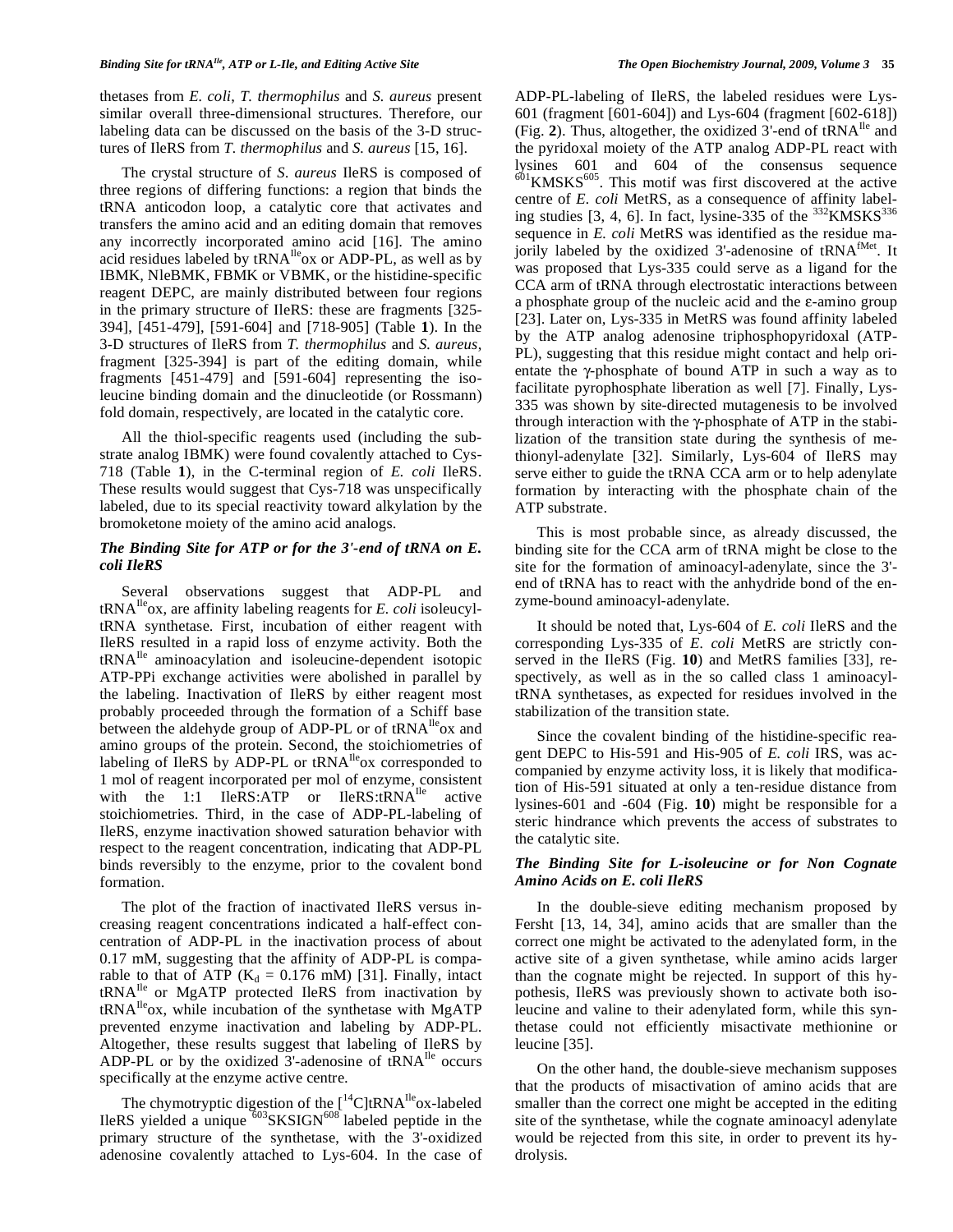#### Editing domain

|                  | 332                                                  | 337 |                                                | 394 |
|------------------|------------------------------------------------------|-----|------------------------------------------------|-----|
|                  | Ec 322VTLDAGTGAVHTAPGHGPDDY------382VVALLQEKGALLHVEK |     |                                                |     |
| Sa               |                                                      |     | VTNSEGTGIVHIAPAHGEDDY---------IIKLLSKKQLLYKKQK |     |
| Tt               |                                                      |     | VSQEDGTGIVHQAPAFGAEDL---------ILRDLRGRGLLFKEES |     |
| Hs               |                                                      |     | VKEEEGTGVVHQAPYFGAEDY---------IIRTLKEQGRLLVATT |     |
|                  |                                                      |     | ****************************                   |     |
|                  |                                                      |     |                                                |     |
| Catalytic domain |                                                      |     |                                                |     |
|                  |                                                      |     |                                                |     |
|                  | 462                                                  |     | 478 591 601 604                                |     |
| Еc               | 459PDWCISRQRTWGVPMSLFVHK------591HGFTVDGQGRKMSKSI    |     |                                                |     |
| Sa               |                                                      |     | VDWNIGRNRYWGTPLNVWICN---------LGHILDSNGKKMSKSK |     |
| Tt               |                                                      |     | VDWALSRNRYWGTPLPIWVCQ---------HGLILDEKGQKMSKSK |     |
| Hs               |                                                      |     | RDWTISRNRYWGTPIPLWVSD---------NGLVLASDGQKMSKRK |     |
|                  |                                                      |     | 木木 そしちょち 木木した さいそうさい しょうしょう しょうし スープスポスト       |     |

**Fig. (10).** Alignment of amino acid sequences of IleRS from different origins, around the identified labeled residues of *E. coli* IleRS.

The labeled amino acid residues covalently attached to the reactive substrate analogs used in this study are numbered (in bold) according to the numbering of the corrected IleRS amino acid sequence from *E. coli* reported here. Alignment of amino acid sequences of IleRS from *Staphylococcus aureus* (Sa), *Thermus thermophilus* (Tt) and Homo sapiens (Hs) with that of the same synthetase from *E. coli* around the identified labeled residues was achieved with CLUSTAL. Asteriks indicate identical residues, double dots and single dots indicate respectively highly and weakly conserved residues.

 Interestingly, in the report by Nureki *et al*. [15], the crystal structure of IleRS from *Thermus thermophilus* solved at a 2.5 Å resolution shows two catalytic sites, one for aminoacylation with the substrate isoleucine, and one for editing of misactivated valine.

 Actually, the substrate analog IBMK was found covalently attached to Cys-462 and Cys-718, in the primary structure of *E. coli* IleRS. Cys-462 was previously identified as the target of IBMK at the active center of *E. coli* IleRS [36]. The present study therefore confirms these reports, and at the same time designate Cys-462 as the binding site for Lisoleucine and/or the synthetic site where isoleucyl adenylate formation takes place.

 With the exception of His-332 (or His-337), which was found labeled only by VBMK, the reactive analogs of Lvaline and L-norleucine, two amino acids chemically similar to L-isoleucine were covalently attached to a set of four residues (His-394, Cys-462, His-478 and Cys-718), two of which (Cys-462 and His-478) belong to fragment [452-480] in the amino acid binding domain of the synthetase. Labeling of Cys-462 by VBMK and NleBMK might reflect that they are comparable in size or smaller than the substrate isoleucine, and that, consequently, they are well fitted to the isoleucine binding site, in agreement with the double-sieve editing mechanism [13, 14, 34]. The fact that the bromomethyl ketone derivative of phenylalanine which is larger than isoleucine could not react with Cys-462 suggests that this reagent which is larger than IBMK, is not in proximity of binding with Cys-462 of the isoleucine-binding site on *E. coli* IleRS, in agreement with the double-sieve hypothesis of Fersht [13, 14, 34].

 Therefore, inactivation of IleRS by FBMK might be accounted for, by the covalent attachment of the reagent to His-478 which prevents the access of substrates to Cys-462 of the active site.

 All the used bromomethyl ketone derivatives of non cognate amino acids (VBMK, NleBMK and FBMK) labeled in common His-394 (fragment [325-394]) in the editing domain of *E. coli* IleRS. In addition, VBMK specifically labeled His-332 (or His-337) in this domain (Fig. **10**). Labeling of His-332 (or His-337) by VBMK but not by IBMK, NleBMK or FBMK might be explained as follows: (i) valine (Van der Waals volume :  $105 \text{ Å}^3$ ) is smaller than the substrate isoleucine (Van der Waals volume : 124  $\AA^3$ ), so that its product of misactivation, or the reactive analog thereof (namely VBMK) would be accepted in the editing site of the synthetase, as proposed by the double-sieve mechanism; (ii) in contrast, the adenylate form of the cognate isoleucine or of larger non cognate amino acids as well as their analogs (IBMK, NleBMK or FBMK) would be rejected from this site.

 In conclusion, the fact that VBMK, NleBMK and FBMK label each Cys-462 and/or His-478, in the isoleucine-binding domain on one hand, and His-332 (or His-337) and/or His-394 in the editing site on the other hand, might be the reflect of the existence of two binding sites for non cognate amino acids on IleRS, in agreement with the reports by Nureki *et al.* [15] and Silvian *et al.* [16] for IleRS from *T. thermophilus* and *S. aureus*.

### *The Editing Site of E. coli IleRS*

 Comparison of fragment [322-397] with IleRS amino acid sequences (Fig. **10**) revealed that His-332 is strictly conserved, while the neighbouring His-337 is only weakly conserved in these synthetases. By contrast, His-394 is not conserved at all in the IleRS family. These results suggest that histidines-332 and -337 might be of functional significance in the IleRS family.

 Mutational analysis of the *E. coli* IleRS editing active site has demonstrated a crucial role for His-332 in the hydrolytic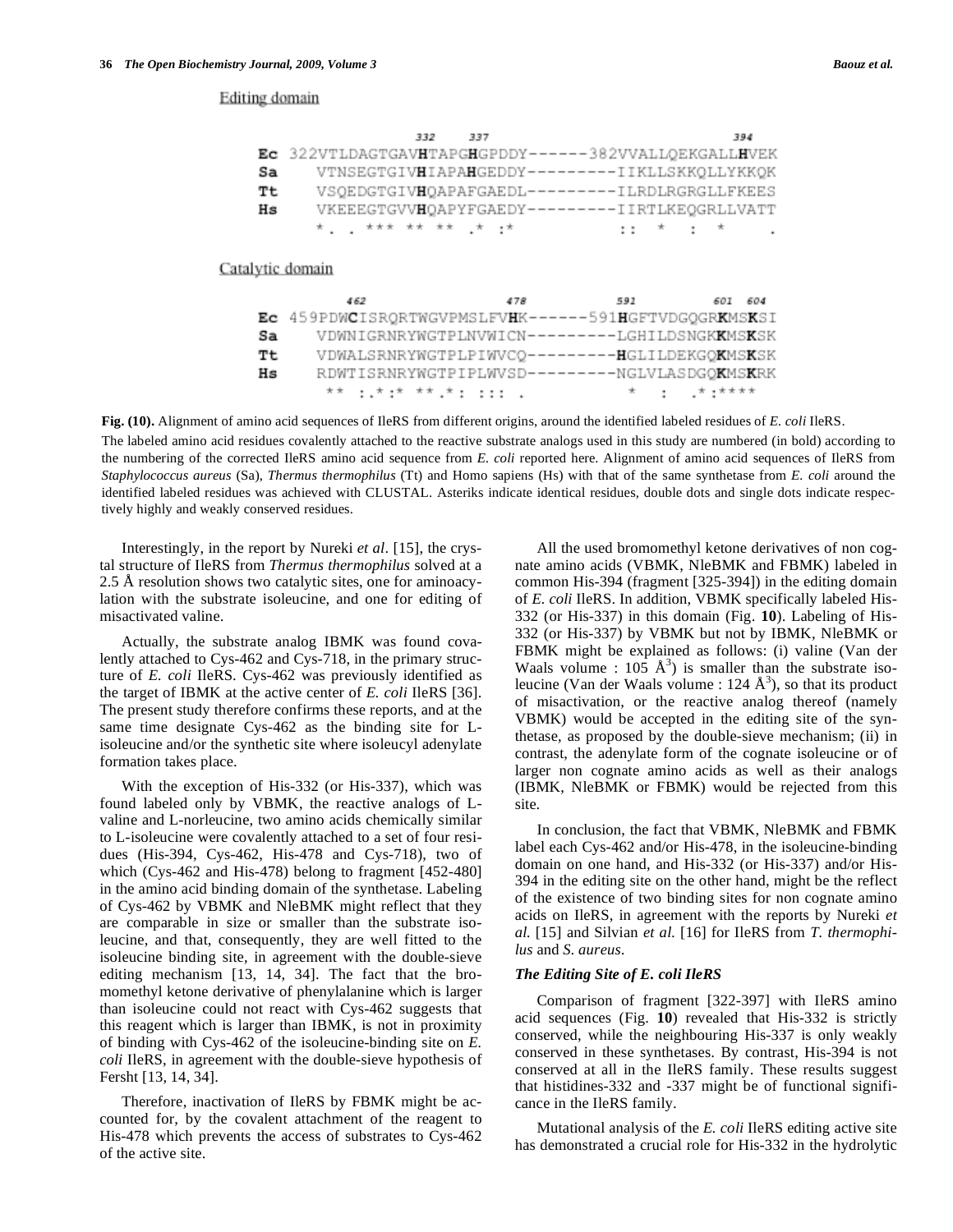editing activity of the enzyme [37]. An H332A mutant IleRS from *E. coli*, referred to as H333A in Hendrickson *et al*. [37], was shown to exhibit the following properties: (i) H333A IleRS edites isoleucine, because it stimulates tRNAIle-dependent ATP hydrolysis in the presence of isoleucine; (ii) H333A IleRS deacylates Val-tRNA<sup>Ile</sup> and Ile $tRNA^{Ile}$  at similar rates comparable to that of the wild-type enzyme with Val-tRNA<sup>Ile</sup> as substrate; (iii) both activated isoleucine and valine, in the form of their respective adenylates, are translocated at similar rates by H333A from the active site to the editing center of the enzyme. These results suggest that H333A IleRS is altered in amino acid specificity for posttransfer editing. Affinity labeling of His-332 of IleRS by the bromomethyl ketone derivative of non cognate valine directed toward the editing active site is in agreement with previous work carried out with the site directed mutagenesis approach [37].

 In a previous work, we have used affinity labeling [12] and protein modification [38] studies to identify amino acid residues at the synthetic and the hydrolytic editing active sites on *E. coli* ValRS. Among the amino acid residues of the editing active site of this synthetase, Lys-277, a residue strictly conserved from bacteria to human, corresponds to His-332 of *E. coli* IleRS [38] which plays a crucial role in editing ([37] and this work). Lys-277 of *E. coli* ValRS was also shown by site-directed mutagenesis, to be involved in the editing activity. Indeed, a point Lys277Ala (K277A) mutation yielded a mutant *E. coli* ValRS that presented the following properties: (i) the K277A mutant exhibited a posttransfer Thr-tRNA $<sup>VaI</sup>$  rate significantly lower than that ob-</sup> served for the wild-type enzyme; (ii) the K277A substitution altered amino acid discrimination in the editing site, resulting in hydrolysis of the correctly charged cognate Val $tRNA<sup>Val</sup>$ ; (iii) significant amounts of mischarged Thr $tRNA<sup>Val</sup>$  were produced by the K277A mutant, and not by the wild-type ValRS.

 Primary structure alignment of the conserved editing region within the CP1 domain of IleRS, ValRS and LeuRS, reveals that His-332 of *E. coli* IleRS and the corresponding Lys-277 of *E. coli* ValRS, match with His-319 of *T. thermophilus* IleRS and with Lys-270 of *T. thermophilus* ValRS [38]. Moreover, in the tRNA-complexed *T. thermophilus* IleRS [15] and ValRS [39] 3-D structures, the editing domain CP1 containing His-319 (IleRS) and Lys-270 (ValRS), is arranged in a similar position. Thus, His-332 and His-319 of IleRS from *E. coli* and *T. thermophilus*, respectively, as well as Lys-277 and Lys-270 of ValRS from *E. coli* and *T. thermophilus*, respectively, which play a crucial role in editing in the CP1 domain, are located at similar positions in the amino acid sequences [38] and in the 3-D structures of these synthetases [15, 39].

 The involvement of nucleophiles in the CP1 editing domain of the aminoacyl-tRNA synthetases which are concerned with editing has been extensively discussed [37-42]. However, their precise role in the editing active site remains to be elucidated. For example, in the crystal structure of IleRS from *Thermus thermophilus* solved at a 2.5 angstroms resolution, six residues (Thr-228, Thr-229, Thr-230, Thr-233, Asn-237 and His-319) are located in close proximity, in a way that is reminiscent of the catalytic triads of hydrolases [15]. However, the nucleophile His-319 of *Thermus thermo-* *philus* IleRS is not conserved in the ValRS and LeuRS amino acid sequences, suggesting that the involvement of a mechanism analogous to the charge relay system in the editing site of the ValRS, IleRS and LeuRS families is less probable. On the bases of the data of the present work on *Escherichia coli* IleRS, and of the qualitative comparative labeling of *Escherichia coli* ValRS with reactive amino acids analogs [12, 38], we propose that the role of nucleophilic residues in the editing active site of the synthetases consists of merely helping to deprotonate the catalytic editing residues, in order to make them capable of attacking the carbonyl group of the ester of misactivated or misacylated non cognate amino acids. This hypothesis is supported by the observation by Edsall and Wyman [43], that situation of a nucleophile at a two-residue distance from another one may increase the nucleophilic character of each of them, by lowering the pKa values by up to 2 pH units. The nucleophilic attack resulting in the hydrolysis of the ester bond might insure an accurate translation process, by preventing misincorporation of non cognate amino acids into proteins. Following this nucleophilic attack, the covalent bond formed between the catalytic editing residues and the rejected non cognate amino acids might be difficult to detect with current analytical biochemistry tools because of the low mass of those amino acid adducts with regard to the whole enzymes masses. Work is in progress, with new generation mass spectrometry equipments, to detect such post-editing covalent protein modifications.

# **ABBREVIATIONS**

Hepes: N-(2-hydroxyethyl)piperazine-N'-2-ethanesulfonic acid; BMK: bromomethyl ketone derivative of amino acids; tRNAox or tRNA dialdehyde: tRNA with the 3'-terminal cisdiol group oxidized by sodium periodate to a dialdehyde group; tRNAox-red: tRNAox reduced with sodium borohydride; ADP-PL: adenosine diphosphopyridoxal (or pyridoxal 5'-diphospho-5'-adenosine); DEPC: diethylpyrocarbonate; MALDI-MS : matrix assisted laser desorption-ionisation mass spectrometry; PSD : post source decay; aminoacyltRNA synthetases are abbreviated as a three-letter code of their specific amino acid followed by RS; amino acid residues are abbreviated as the one- or three-letter codes.

#### **CONFLICT OF INTEREST**

 This work was supported by grants from CNRS and the Laboratoires GLAXO (Les Ulis, Courtaboeuf, France).

### **REFERENCES**

- [1] Fayat, G.; Hountondji, C.; Blanquet, S. Methionyl-tRNA synthetase from *Escherichia coli*. Inactivation and labeling by periodate-treated initiator tRNA. *Eur. J. Biochem*., **1979**, *96*, 87-92
- [2] Hountondji, C.; Fayat, G.; Blanquet, S. Complete inactivation and labeling of methionyl-tRNA synthetase by periodate-treated initiator tRNA in the presence of sodium cyanohydridoborate. *Eur. J. Biochem*., **1979**, *102*, 247-250.
- [3] Hountondji, C.; Blanquet, S.; Lederer, F. Methionyl-tRNA synthetase from *Escherichia coli*: primary structure at the binding site for the 3'-end of tRNAfMet. *Biochemistry* , **1985**, *24*, 1175-1180.
- [4] Hountondji, C.; Lederer, F.; Dessen, P.; Blanquet, S. *Escherichia coli* tyrosyl- and methionyl-tRNA synthetases display sequence similarity at the binding site for the 3'-end of tRNA. *Biochemistry*, **1986** *25*, 16-21.
- [5] Hountondji, C.; Schmitter, J.M.; Beauvallet, C.; Blanquet, S. Affinity labeling of *Escherichia coli* phenylalanyl-tRNA synthetase at the binding site for tRNAPhe. *Biochemistry,* **1987**, *26*, 5433-5439.